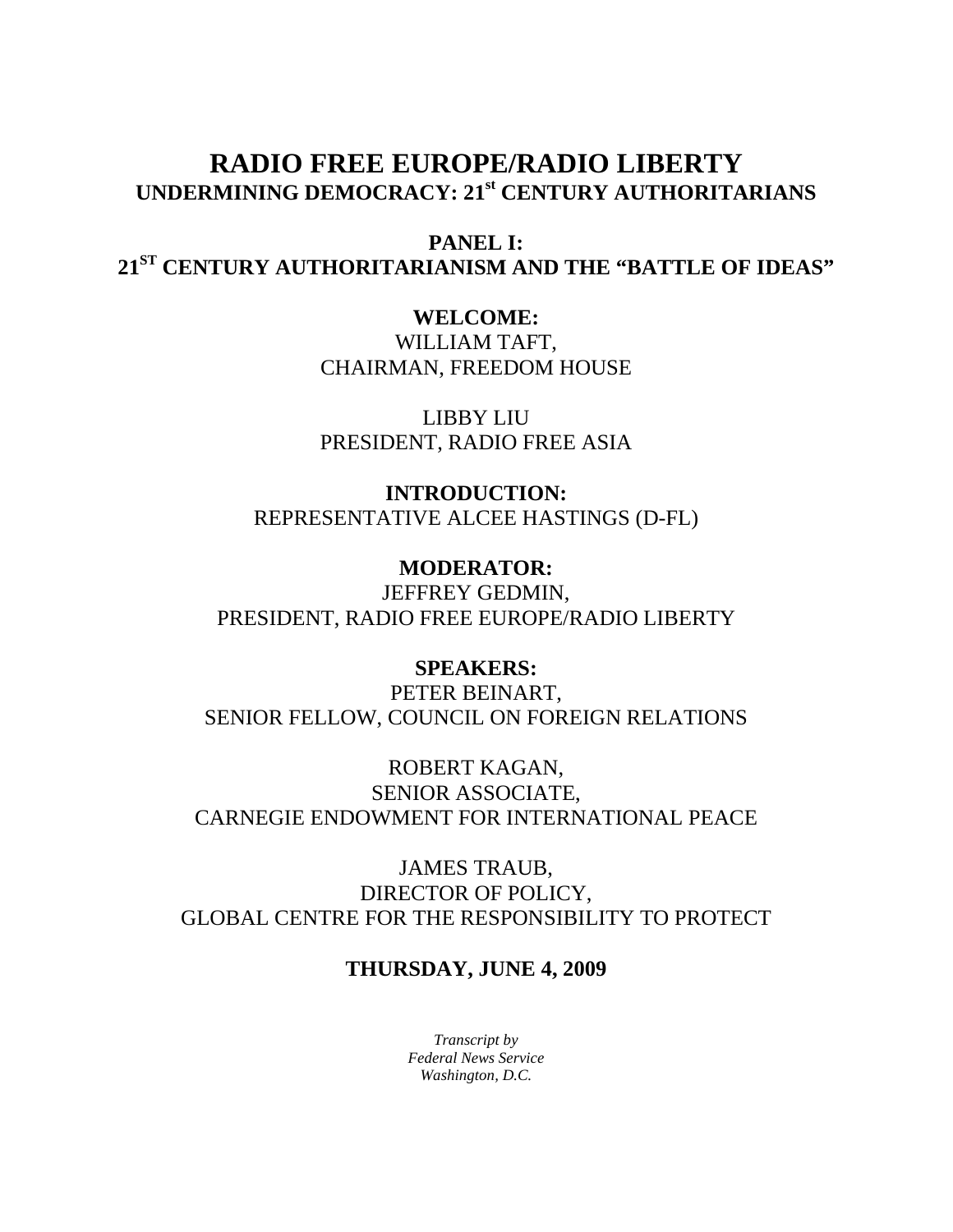WILLIAM TAFT: We're going to get started in a minute or so. (Pause.) All right, seeing no more stragglers, I think we'll get started. We have a lot of ground to cover. My name is Will Taft. I'm the chair of the board of Freedom House and I'm delighted to be here, together with our cosponsors of the study, "Undermining Democracy," which I hope you all have seen a copy of, which we are releasing today. It's about  $21<sup>st</sup>$ -century authoritarians, or at least five different – a study of five different states of that sort.

And Freedom House is delighted to be able to join with Radio Free Europe, Radio Liberty, and with Radio Free Asia in undertaking this study and having this meeting this morning. I will say for Freedom House – and I will be brief here – that we of course are well known for publishing, each year, our study of freedom in the world. It's called "Freedom in the World," and it reviews the status of freedom all around in the 190-plus countries. And each year, we grade them and see how they are doing.

We have been concerned over the last several years, for three years actually, of – at least on our grading scale there has been a negative trend in the course of freedom after some years of progress in this area, and about a decade or so, but the last three years have been somewhat negative. Of even more concern is that of the aspects of freedom that we track, freedom of expression and freedom of association we consider to be of the greatest importance, and also they tend to be – and we have seen history, and we've been doing this for some 40 years or so – they tend to be leading indicators of where the overall status of freedom in a country is headed, so that if freedom of expression is sort of the first thing to feel constraint where all freedom is on the way out.

So having seen this trend over three years in our studies, and particularly having to do with freedom of expression and freedom of association, the negative trend there, we were pleased to undertake, with Radio Free Europe, Radio Liberty and Radio Free Asia, the study of five countries to see what was happening here. Where was this pushback of authoritarianism – by authoritarianism, I should say – the pushback on freedom coming from, and what were the methods that were being used in these efforts?

And we identified five countries that we were going to look at, and you will see what they are – China, Russia, Iran, Venezuela and Pakistan – as countries where we would study the different methods and practices of the leaders of those countries, both as to what they were doing inside their states and as to how they were perhaps even exporting some of their policies, and in a relatively more shameless way, let me say, than originally or than earlier, promoting the views – the benefits, let's say, as they saw them, of authoritarianism and progress in various areas other than freedom of expression and freedom of association and general exercise of political rights and civil liberties.

So we have looked at that and the result is the study that you see. And I commend it to you. We're going to have a great discussion here this morning from some very distinguished panelists, and we're hoping also for participation by some of the members of Congress, and we're grateful to the senators, who have made available this room for us. And I would like to start by saying at this point that I want to turn over the podium here to Libby Liu, who is the head of Radio Free Asia, and she will say a few words. Libby?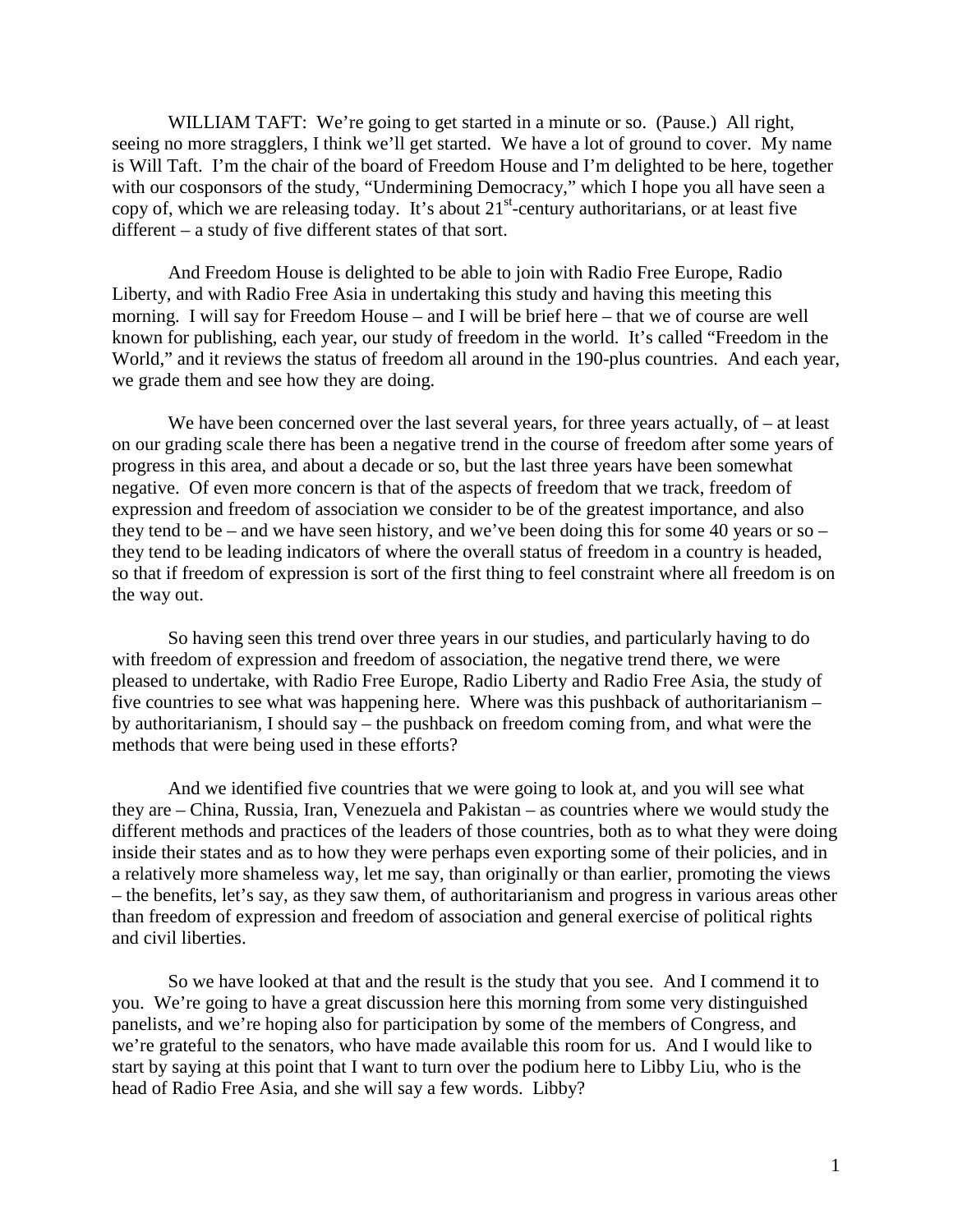LIBBY LIU: Thank you. Welcome, everyone, and thank you for coming this morning. This morning, for fun, I pulled the homepages of Xinhua News in Mandarin and in English for June  $4<sup>th</sup>$ . The headlines are about the central government pumping money, public spending into the public works, and all the faces involved in the General Motors bankruptcy. It is the  $20^{th}$ anniversary of the Tiananmen Massacre, and in China it is a total news blackout. It's not in the Chinese version; it's not in the English version.

Why is it missing? Because if the authorities had their way, it never really happened. Everyone in this room knows June  $4<sup>th</sup>$  was a pivotal event in the modern Chinese democracy movement, but in China the discussion is absent. We'll talk today that this is just one part – one small part – of China's growing strategy of suppression. Radio Free Asia's job is to break through that artificial silence.

Radio Free Asia was born from the events of Tiananmen, born right here in the U.S. Congress. We'll continue to bring our listeners the news that's left out by state-controlled media. This is the information age, and in the information age, it is information itself that's most feared and most needed. And this is the reason we are involved in this terrific project and we thank you so much for being here. Thank you.

# (Applause.)

MR. TAFT: Thank you very much, Libby. The next task that I have – and we are hoping that some members of Congress, senators, will be coming to join us, and if they do and when they do, we will certainly – my heavens, well, what luck. (Laughter.) We are hoping and our hope is fulfilled. I understand Congressman Hastings is here and – very good.

I'm delighted then, and we will immediately want to turn over the podium here to you, Congressman. But first, just very briefly, a word about Congressman Hastings: He is a very respected voice in international affairs and in human rights. He is, I think most importantly for our purposes, the co-chairman of the Commission on Security and Cooperation in Europe. And, in fact, in 2007 he became the first African American to chair that commission.

He previously served as a member of the U.S. House Committee on International Relations, and also previously held the position of president of the parliamentary assembly of the OSCE. He is also a member of the Tom Lantos Human Rights Commission. I'm delighted to be able to introduce Congressman Hastings this morning, and particularly pleased with his association with the OSCE, which I know the former chair of Freedom House, Max Kampelman, did so much to bring about and strengthen in its early years. So if you are ready, Congressman, we will give you the floor.

REPRESENTATIVE ALCEE HASTINGS (D-FL): Thank you very much –

MR. TAFT: Thank you.

REP. HASTINGS: – for that warm introduction. I'm anxious to hear what I have to say.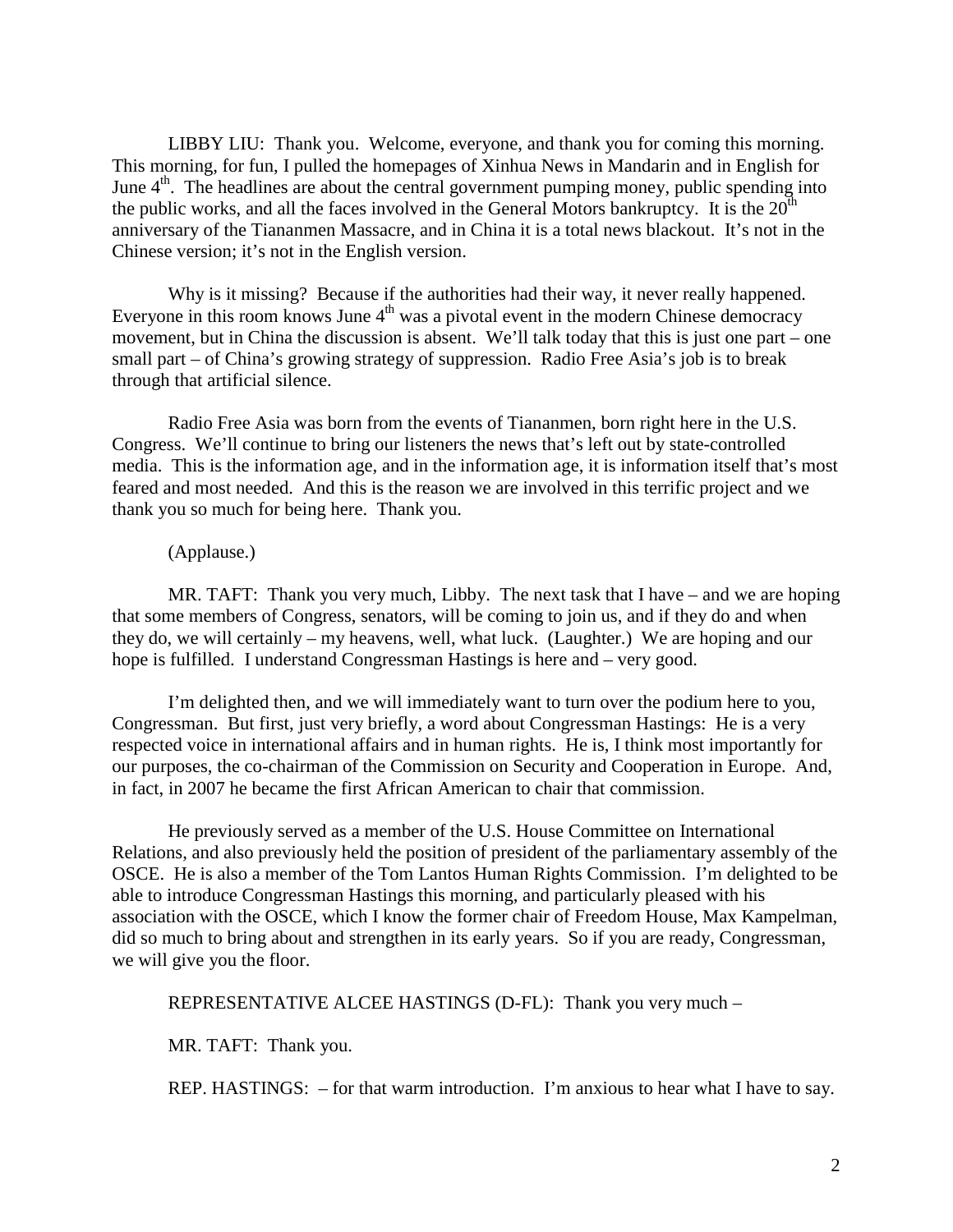(Laughter.)

MR. TAFT: We all are.

REP. HASTINGS: Let me begin by thanking all of you, and especially Jennifer and Libby, Freedom House and all our radio services – Radio Free Europe, Radio Liberty and Radio Free Asia. I genuinely commend all of you for convening this timely and important conference. We gather at a time of transition. Libby spoke very briefly. I heard some of her comments as I was coming in. As a relatively new administration takes the reigns and as we wait to see what content will be given to the democracy agenda of this new administration – and I'm sure today we wait with bated breath at the remarks that are scheduled to be made in Cairo.

We're all here, I assume, because we want that agenda to be both broad and deep. And I believe that President Obama's efforts to repair the good name of the United States will better position our country to lead in democracy promotion efforts. I was witness to the diminution of our reputation. For 14 years – really now 15, just coming from an economic conference in Dublin and going to Vilnius in July for the annual meeting of the OSCE – during that 14-year period, rising from rapporteur to vice chair of committee to the chair of a committee, then to vice president in the governing structure, and president in the governing structure, the first American to hold that position, I would and still do talk with many colleagues.

In Dublin, Saturday night, I sat at a table with men and women that I've known for 14 years from countries ranging from Austria to Denmark to Germany to Ukraine. And we were talking about our long friendship and the fact that we have interfaced with each other. But those same men and women, during the run-up to many things that took place in the last eight years, were very critical of our country. Now they hold expectations. I personally think those expectations are much too high for any individual or country to achieve, but at the same time, it brings an opportunity for us to do as much as we can as fast as we can.

If we want to lead, we must lead by example, and that means respecting the rule of law and human rights at home and abroad. And it also means, for me, as I begin to tool legislation to deal with the critical subject of Guantanamo, that sometimes the law, as we know it, needs a new architecture, and that needs to be manifested by the bodies of law in order for us to achieve a new status and to calm this nation down about the status of those persons that are in Guantanamo.

I regret that democracy promotion was, to some degree, tarnished by our government's actions and the rhetorical association of that goal with the invasion of Iraq. Of course, setting a good example will hardly be enough to get dictators in Iran or North Korea, Venezuela to follow suit, but it may help our credibility with those countries which might stand with us as allies in the effort to bring democracy to a greater part of the world.

If anti-democracy regimes are going to work together, and it seems that they are, prodemocracy governments have to work that much harder, and we must work together. As we in this room seek to support our government in this endeavor, I'd make three observations. First, I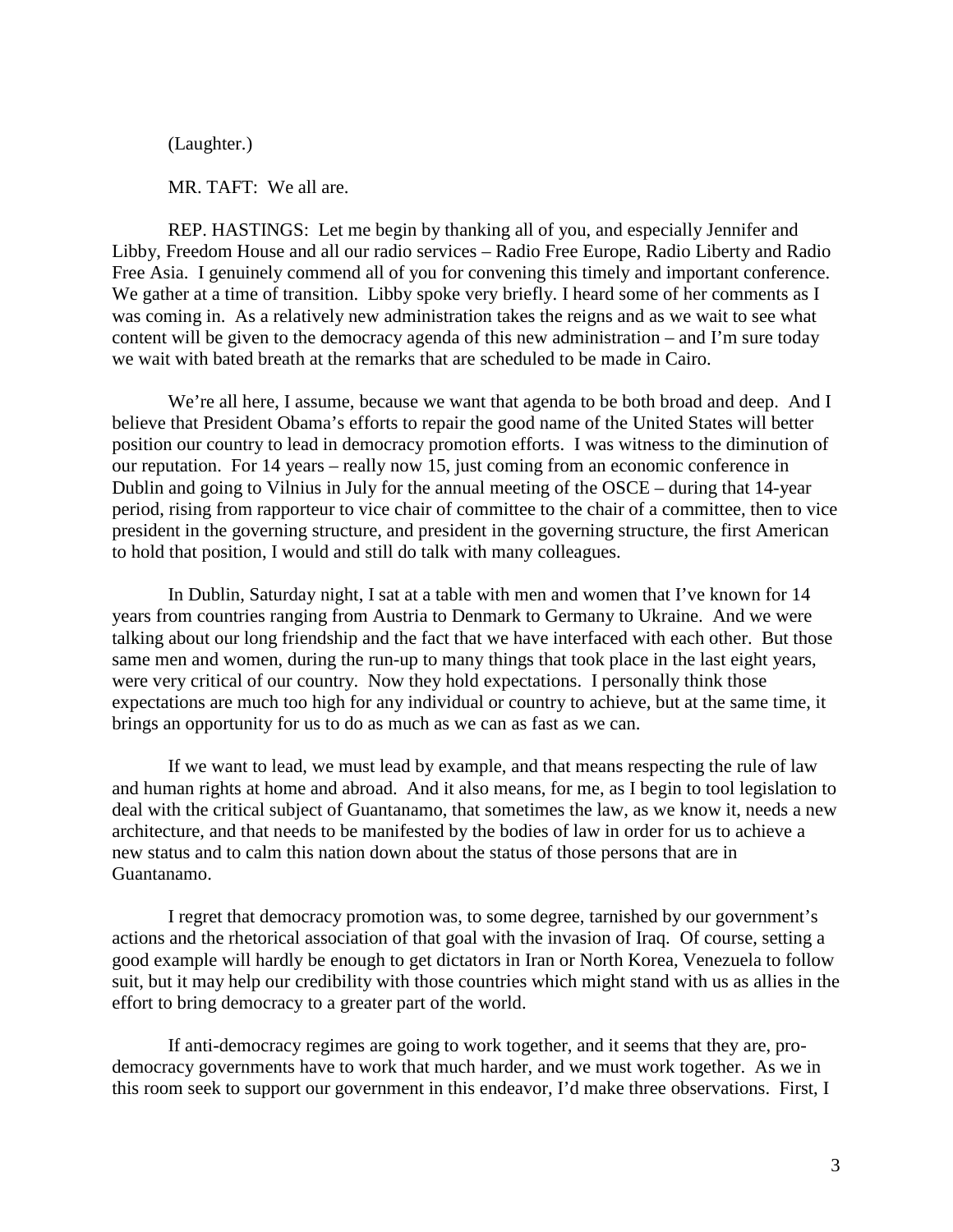think we have to be realistic about a paradox of democracy promotion. That is, for some government leaders, it is decidedly not in their personal interest to support democratic reform if it means their removal from power. A rhetoric with emphasizes regime change may not be very helpful in the near term.

Second, free and fair elections remain a cornerstone of democracy, and we should not pull back from our commitment to them. At the end of this month I will miss perhaps the biggest vote that's going to take place in this session because it seems we always wait for last. I never have understood that dynamic here. But the Friday before we go out of session, I've chosen to go to Albania. And the reason that I'm going to Albania is because they're holding an election, and I think an American presence there is critical. And for that reason I will try to explain to my constituents that working in election monitoring is equivalent to voting on something that I probably voted on 16 times already.

While free elections many be insufficient in and of themselves to establish a democracy, they are nevertheless an essential and necessary element of democracy. We've seen, of course, free elections produce some very unsavory results. I live in Florida. (Laughter.) Think of the Hamas victory three years ago. The lesson there, I think, is that while the United States should continue to support free elections around the globe, we must also be better prepared for the emergence of illiberal regimes. While we support free elections, we must vigorously reinforce the other essential ingredients of democracy from the rule of law to human rights.

Finally, we must also seek to address the economic needs of societies around the globe. If I were to drop a footnote, it was easy for me – I served then, as I do now, on the Intelligence Committee – to see Hamas coming. I learned why Hamas would win an election in Algeria from a woman that was from the Western Sahara and had spent eight years awaiting execution in France. She was a nurse and she ultimately became a lawyer and is one of the more outspoken critics of those who would not adhere to democratic principles.

It was an exciting evening listening to her, and what she told me, when she was a girl the king wouldn't permit girls to be educated. And she said one day two people from the Brotherhood in Egypt showed up in Western Sahara. And the first thing that they did was establish a little bitty school and let girls attend. And she said, then more came and they developed health clinics that had not been available to them. And then more came, and they brought food.

Well, Hamas did the exact same thing right in the face of the world. And yet there were those in the intelligence community and other places arguing that they were not going to win the election. I told them differently. I proved to be correct, because it was a simple proposition. It was the person that brought education, food and health care – education that I didn't like, our country didn't like, but it was education nevertheless.

When democratic change occurs, too often nascent democratic governments are poorly positioned to provide meaningful economic improvements for the people who voted them into office, and as a consequence, democratic toeholds can be lost. In this hemisphere, it was legislation that I tooled as a freshman that caused Aristide in Haiti to be placed back in Haiti.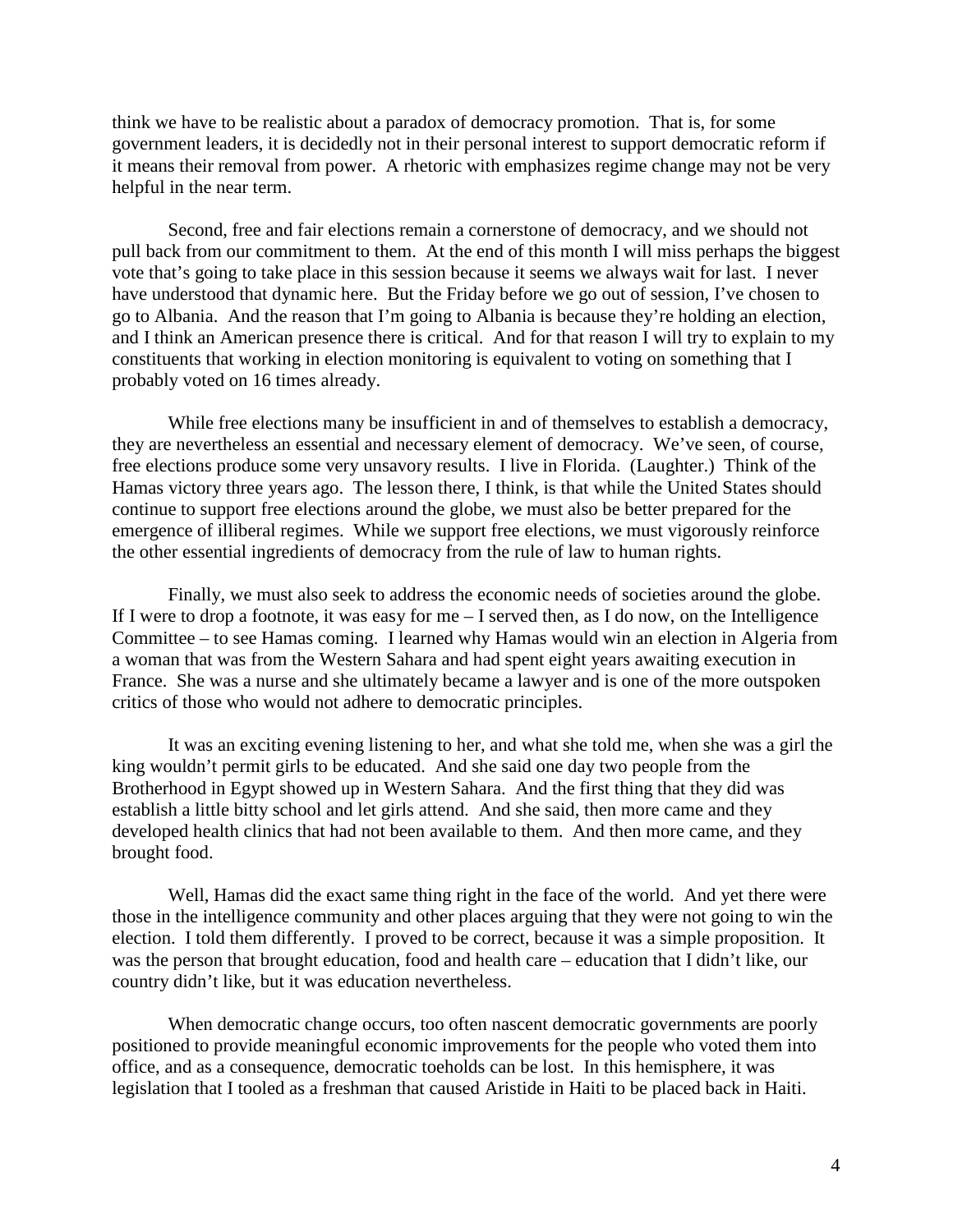Eyeball-to-eyeball with Bill Clinton – one-on-one on Air Force One – I said to him, Mr. President, you have to give the people an opportunity to let hope attach, and I cited that if we were to build 25 prefab schools, 150 prefab houses, lay some sewers along the city – (inaudible) – and build two or three roads in the outer part of that country, hope would attach.

And, yet, the donors met, and as donors do, they donor-talked and didn't produce the money, and then over a period of time, Aristide was unable to deliver, as is the present government. And here we sit right here in our hemisphere with the poorest country in this area and feel as if, oh, well, that's all right. Footnote there: Darfur isn't all right either. What part of genocide do people not understand? And how is it then that we can ignore the fact that people are being killed every day as we sit in comfort and our voices are not raised other than to say it's genocide and then do nothing? And I think people need to reread the treaty, or at least say that they are hypocritical as they read it. As I said, these improvements for the people who voted for them come difficultly.

In closing, I'd like to recall that this is the  $20<sup>th</sup>$  anniversary of freely contested elections in Poland, the  $20<sup>th</sup>$  anniversary of the fall of the Berlin Wall, and the  $20<sup>th</sup>$  anniversary of the Velvet Revolution in Czechoslovakia to Czech Republic that brought the playwright and sometimes political prisoner, Václav Havel, to the presidency of his country. In a program sponsored by the Library of Congress under the aegis of the librarian, Mr. Billington, I had, in the last two years, two wonderful experiences. One was to have a three-hour breakfast, with two other members, with John Hope Franklin, and another – to have a four-hour breakfast, with two other congresspersons, with Václav Havel.

I asked him – he was not well, but he was spirited – and I asked him how important our Radio Free Europe was to him and what his vision is for it today. It was his lifeline. It was his ability to hear the views, he said, that continue to motivate him. And he said, there are people in areas of the world today – and you know it so well in the organizations that you people – you know that your voices need to be heard. My colleagues who want to cut Radio Free Europe and cut Radio Liberty evidently never had those experiences that Mr. Havel and others like him had and are having.

When I'm in places and speak with opposition leaders, like in Belarus or other places, I learn from them that our voices, speaking truth to power, do a difference make. We should take inspiration from those historic changes that I just cited to, as we seek to extend the freedoms achieved in those countries to others around the globe. Please know that at least in one member of the House of Representatives, you have an ally. I think that there should be more of what you do and I think it should be properly remunerated by those of you that do it. Thank you so very much.

#### (Applause.)

MR. TAFT: Thank you very much, Congressman Hastings, for those remarks. And they set us off, I think, on a very good course for our discussion of the "Undermining Democracy" study that we are releasing here this morning. So I would, at this point, like to introduce the moderator of our first panel. The panel is entitled "21<sup>st</sup>-Century Authoritarianism and the Battle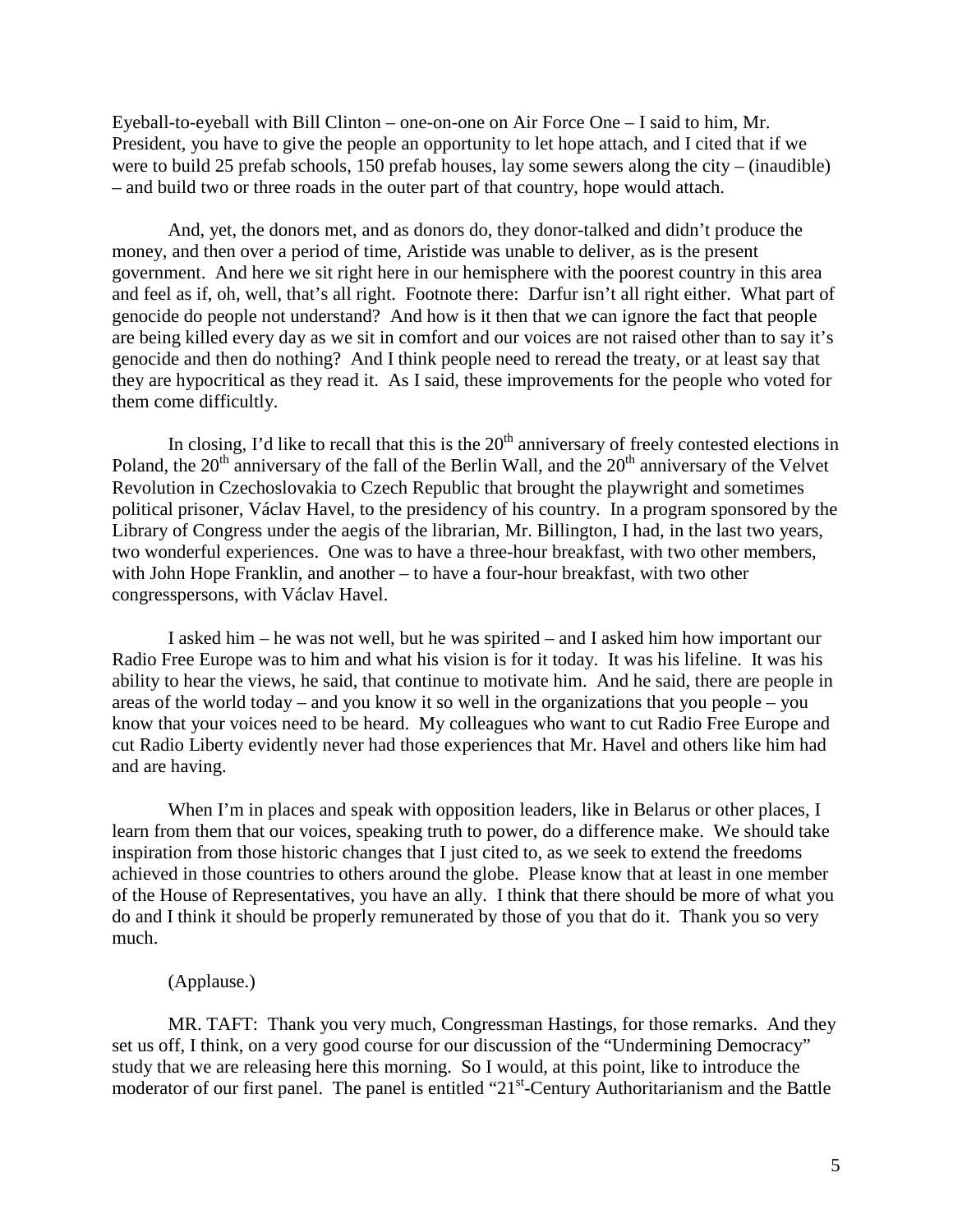of Ideas." And to moderate that panel and to introduce our panelists – and I'm glad to see that the airlines have cooperated in producing a full bench – (laughter) – here is Jeff Gedmin, who is the head of the Radio Free Europe and Radio Liberty. Jeff, you have the floor.

JEFFREY GEDMIN: Well, thank you very much. Good morning, everybody. I would like to thank you, Will, and Jennifer of Freedom House, your colleague Chris Walker in particular, who has played a very important role in this conference in the study. Let me thank Libby Liu and her team at Radio Free Asia, and my colleagues, Diane Zeleny and her team, played a central role from our side in doing this. And to you, Chairman Hastings, that was passionate, eloquent, and of course, from our perspective very useful. (Laughter.) Thank you for that.

I can't resist telling you that, as you know, with your support, Radio Free Europe, Radio Liberty has just completed a move into a brand new, safe, secure facility in Prague. Six weeks ago, when we were mostly complete with that move, we decided to invite your friend, Václav Havel, to come in, not for a big ceremony with all bells and whistles and something to drink and that sort of thing; we invited him in to chair the first editorial meeting in the building.

And it was low-key. It was for tradition, continuity for the future for our employees, and I think, Chairman Hastings, you would have been happy and proud to see Václav Havel at the chair of the first editorial meeting in this new building with members around the table from Afghanistan, Iraq, Iran, Russia, Belarus you mentioned, Central Asia and so forth. So I wanted to mention that to you and I hope you'll be with us soon there too. But you will have to chair an editorial meeting if you come. (Laughter.)

The panel, which we have here today, is truly distinguished. It's my pleasure to introduce them and invite them to take the floor. Let me first introduce Peter Beinart, sitting to my right. He is a fellow at the Council on Foreign Relations. He is a former editor and editor-atlarge of the New Republic. He is also author of the book, "The Good Fight," and if I may just read from the cover to you: "Once upon a time liberals knew what they believed. They believed America must lead the world by persuasion, not command. That liberal spirit won America's trust at the dawn of the Cold War. Now, after the failed presidency of George W. Bush, America needs it back."

We'll hear from Peter Beinart in just one moment. Let me introduce the other two panelists: to Peter's right Bob Kagan, scholar at the Carnegie Endowment, historian, essayist, director of a new think called Foreign Policy Initiative. His most recent book, "The Return of History and the End of Dreams." I hold that us so you can see that as well. Bob Kagan, welcome to you. And then last but not least, to Bob's right, James Traub, who writes for the New York Times magazine, works for and with the Global Center for the Responsibility to Protect, and is also a prolific writer and author of the recent book, "The Freedom Agenda: Why America Must Spread Democracy (Just Not the Way George Bush Did)."

Bob Kagan, you're going to be left to defend George W. Bush but I'm not sure you're gong to want to do that. With that, I think the proposition is clear from the study and what Will gave as introduction today, and Chairman Hastings. The proposition is, simply put, that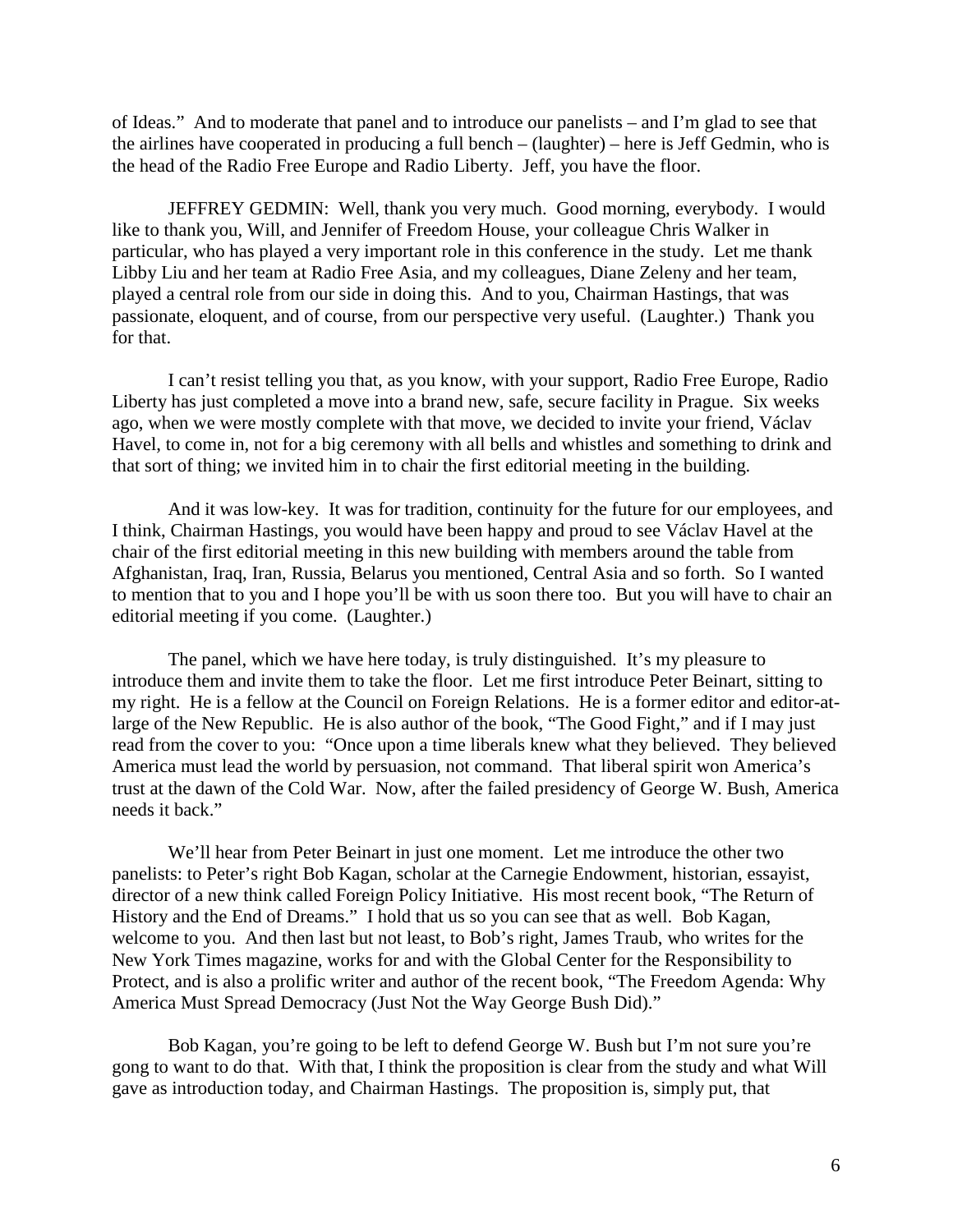authoritarians are getting better. They're updating methods. In some ways they're becoming more sophisticated. In some instances they are spending lavishly and the question posed is what to do about it. Peter, would you begin?

PETER BEINART: Sure. Thanks very much. I'll just make a couple of points. The first comes – is this on – from Obama's speech this morning, which I thought was – the thing that struck me the most about the speech in Cairo was his emphasis on moral reciprocity. I think what will get the most attention probably is the kind of – the reciprocity that he talked about between Israel and the Palestinians.

But I think at least as important, maybe more important, was the way in which he talked about moral reciprocity between the United States in our actions and nations – mostly nondemocratic nations in the Middle East. You know, he talked about – he was very tough, I thought, fairly tough on the democracy stuff, but he also talked about America's responsibility to close Guantanamo Bay. And he talked about American history, the history of the Cold War, in a very different way than I think Bush and Cheney talked about American history, as this kind of glorious triumph in which America was always promoting democracy on the side of the angels.

He talked about the overthrow of the Mossadeq government in Iran. He talked about – he did not talk about democracy as if America were on the far side of a river, having crossed the river, and therefore basically don't have to be involved in any moral struggle ourselves; I think he talked about it in a way which I think is much more compelling, about America – about there needing to be a sense of movement and struggle – democratic movement and struggle, human rights movement and struggle inside the United States.

We are not a finished product, and although he gets a lot of – you know, he gets attacked a lot for these apologies, I think what he's trying to convey is the idea that we do not simply make demands on others but we see ourselves as involved in a reciprocal series of obligations a well. And that was very clear in his talk about nuclear weapons, which is a really big break from the past administration, also talking about America's obligation to ultimately move towards reducing its nuclear arsenal.

And I think that this is important not only because – and it's a cliché but I think it's true – because our strongest weapon in promoting democracy is the power of America's own example. I think the Cold War bears that out. I think ultimately – I think the strength of the American is ultimately the single best tool we have against authoritarianism, but also for more practical reasons. We have to show, in some ways in the same way that democracies had to show in the 1930s, that we in fact can provide economic prosperity and economic justice better than authoritarian countries. In that way, China is a much more formidable foe than the Soviet Union was, certainly by, say, the 1960s or 1970s. And I think we have to rise to that challenge.

It is not enough for America simply – our allies to be democracies. We have to show, as we did during the Cold War, that democracies could out-produce – could produce prosperity and fairness, equally distributed prosperity in a way that authoritarian countries can't. I think that's part of our challenge. And the other reason that I think America's image around the world is so important is that in a practical matter it's simply much harder to push countries towards free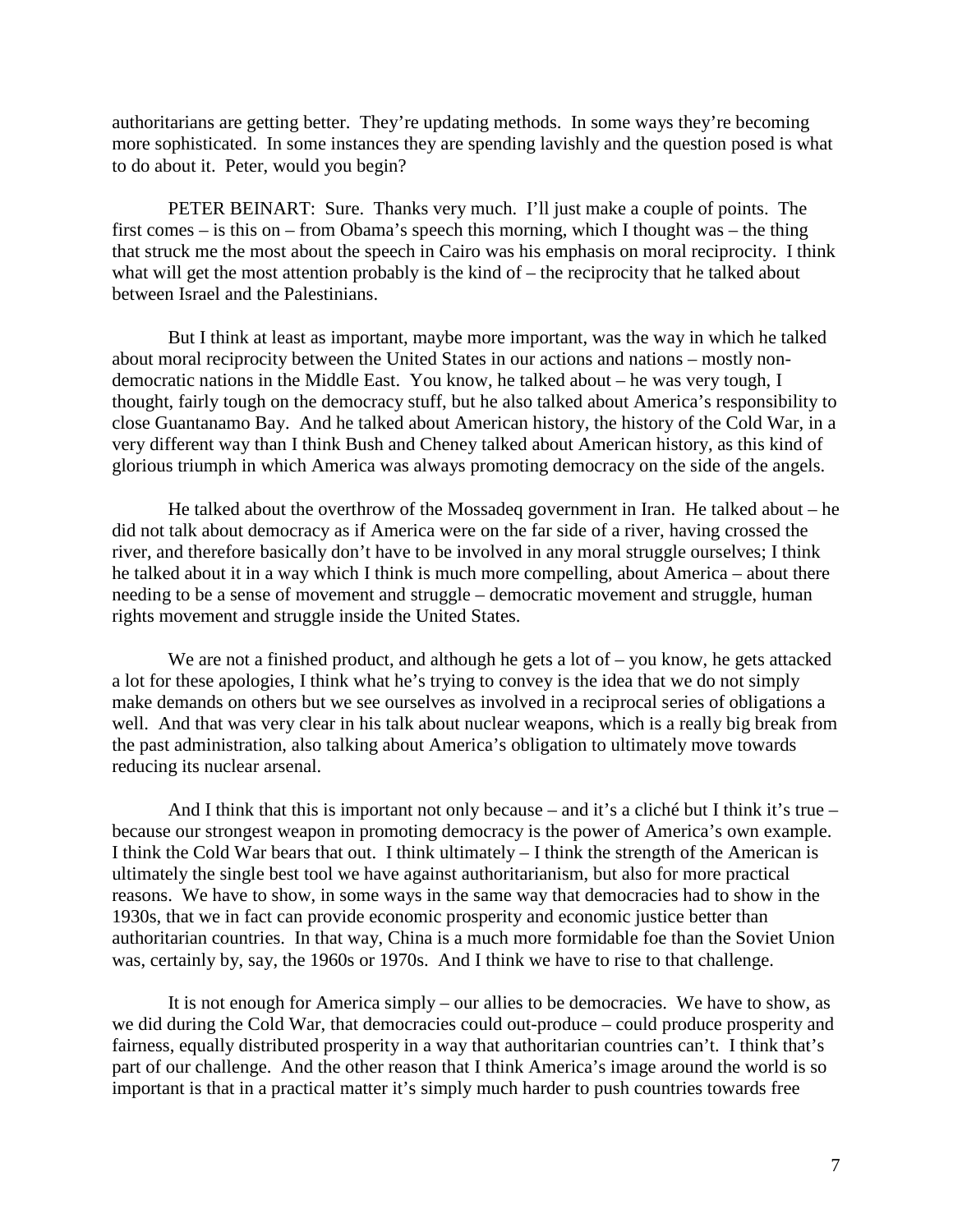elections if the populations hate our guts and likelihood of those free elections is going to be governments that are much more hostile to us than the present authoritarian ones.

That puts our interests and our ideals in direct contradiction. The better America's image is in a place like Pakistan or in parts of the Middle East, the less pointed that contradiction will be between our interests and our values. I think one of the things that we sometimes don't focus on enough is that democratic movements are nationalist movements. Democracies ride upon nationalist movements. And in Eastern Europe the nationalism was directed against the Soviet Union, but the bald reality is that in much of the world today, and certainly in the Middle East, the nationalism is directed against us, us and Israel in particular.

And in that kind of circumstance, it seems to me, it makes democracy promotion much more difficult, and whatever we can do, it seems to me, to not put ourselves in the bull's eye of nationalist hostility, the easier it will be for us to promote democracy. And ultimately, I think the more we can do that the more we will get to the place where I think we ultimately have to be, which is that the United States forthrightly, even aggressively, supports democratic elections in which Islamist parties take part, and in which, as long as they abide by the rules of the game, the rules of a free election, we do not take a position on who we want to win.

I think that enormous damage has been done by the U.S. response to the Hamas victory in Gaza. It is very, very understandable why the United States doesn't like Hamas. A good friend of mine from college was blown up in a bomb in Jerusalem by Hamas. I have no love lost for Hamas. And it was clearly going to be a setback in various ways to U.S. interests for Hamas to win that election. Still, I think we made a tragic mistake, in retrospect, by essentially saying to the Muslim world, if groups that we don't like win the election, then we're no longer in favor of democracy.

Should we push Hamas to agree to past agreements? Absolutely. To recognize the state of Israel? Absolutely. But when Israel has elections and produces governments that don't abide by past agreements, that don't, in fact, recognize a two-state solution, we don't therefore say that we don't think it was good that Israel had a free election. We understand that there are political tides that we have to work with.

The last point I would make I that I think most of the time – obviously circumstances differ, but I think we have sometimes gotten into a habit of talking in which we suggest that if you – that coercion is the best or even the only method towards promoting democracy, and so that somehow if Barack Obama is engaging aggressively with Cuba or with Iran, he is seen to have abandoned the democracy agenda.

I think that's not right. There are different cases, and sometimes coercion might work better, but in general I think actually engagement tends to be more productive than coercion in moving countries along the path towards democracy. And in this regard I think we have a very – we still, in popular discourse, have a very misguided understanding about the way the Cold War ended, and in particular about Ronald Reagan's role in ending the Cold War. I very strongly believe – and I think the historical evidence is very strongly on this side – that it was not Ronald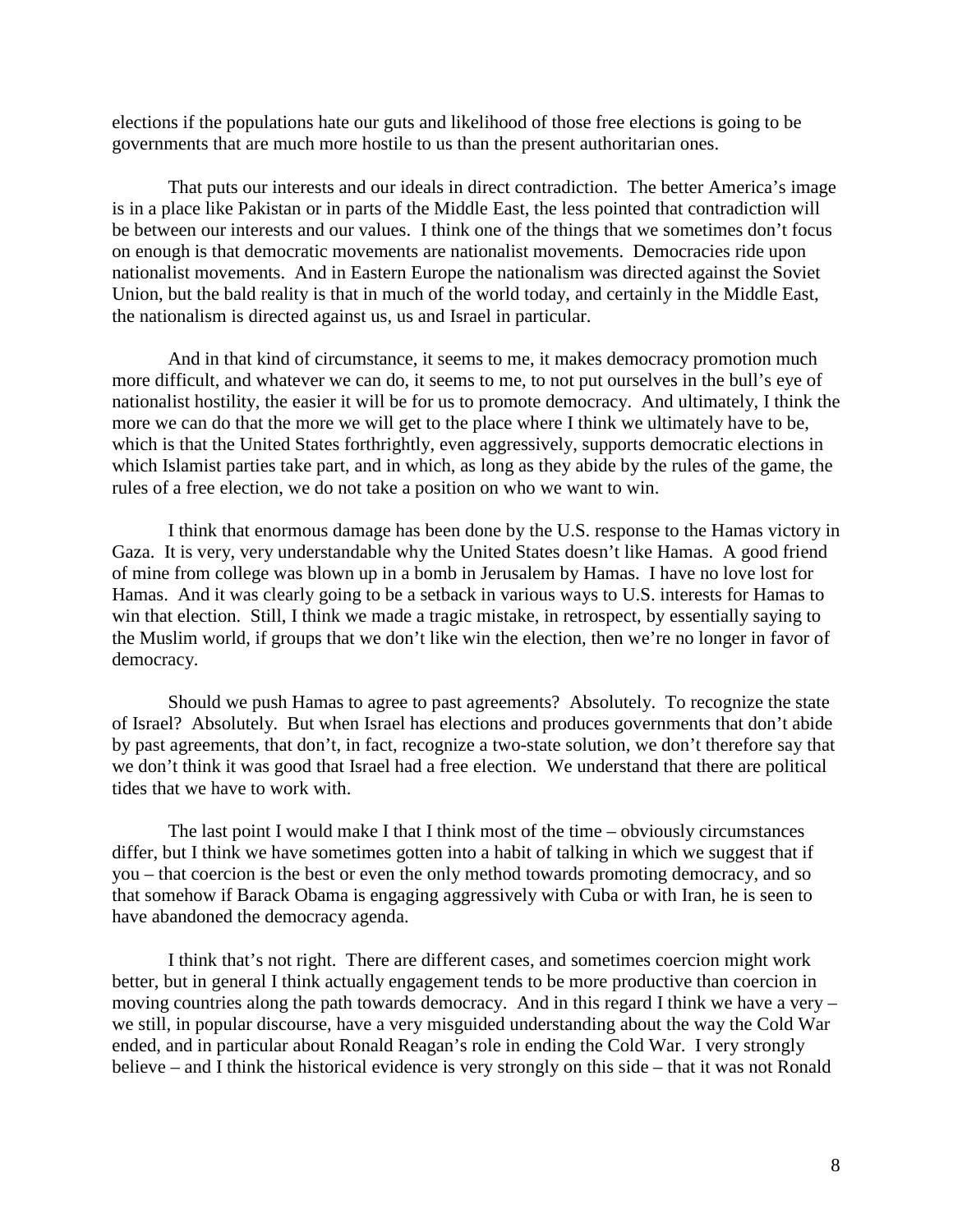Reagan's early efforts at coercion that led to – that helped to produce the process of dramatic change in the Soviet Union.

It was the very, very intense process of diplomatic and arms control engagement with the Soviet Union, which, interestingly, Reagan started to get serious about even before Gorbachev took power but which allowed Gorbachev to be able to say to this hardliners, we don't need this Eastern European peon security belt anymore because we don't think the United States is going to be a military threat to us. I believe that if Ronald Regan, in 1987, had still acted like Ronald Reagan in 1981 or 1982 – which was what many, many conservative pundits wanted him to do, that in fact it would have been much more difficult for Gorbachev to make those changes.

So we have an image, it seems to me, from the end of the Cold War, an image of unrelenting coercion and pressure leading to the Soviet Union cracking that I think is deeply at odds with the reality of what happened and has in many ways led us astray, it seems to me, about the most productive way in which we are likely to promote democratic change, say in a place like Iran or Cuba, which I think is not unrelenting pressure and coercion and no engagement, but I think is in fact quite intense engagement so we can try to show, as Regan and Schultz so effectively showed Gorbachev, that we are not a threat but that also there are great potential benefits in working with us. I'll stop there. Thanks.

MR. GEDMIN: Peter, thank you. That was a brilliant start, and I think already we would have material for a very robust round for the next hour, and I'm tempted to move us right into the fray but we won't. We'll be restrained and go right to Bob Kagan, who is invited both to present but also, if you wish, Bob start commenting on Peter's comments.

ROBERT KAGAN: I'll pass up the opportunity to comment on Peter's comments. First of all, let me just say that I think that this report that's been produced by all your organizations is extremely important because if there's one thing that wasn't supposed to be true after the end of the Cold War, it was the indefinite survival, if not flourishing, of autocratic regimes.

Peter mentioned academic opinion. Academic opinion was almost unanimous that autocracy was a thing of the past, that there was no way in the modern era of global economics and market forces that modernization on the economic front wouldn't be accompanied by modernization on the political front. That is the entire premise behind the strategy, which Peter is calling for, of engagement with China. The idea is that as long as China keeps moving forward economically, the political liberalization of China must, almost as a law of human physics, must accompany it.

And what this report points out, and a few others have pointed out but which has been very – I must say there has not been a great deal of receptivity to this point – is that quite the contrary, there is no such law of human physics, and at least for the foreseeable future – and I mean, the long foreseeable future, it seems that economic growth and a degree of economic modernization are entirely compatible with continuing autocracy.

And as this report points out, the wealth that is acquired as a result of economic modernization can be used as a tool of maintaining autocracy, both as a means of buying off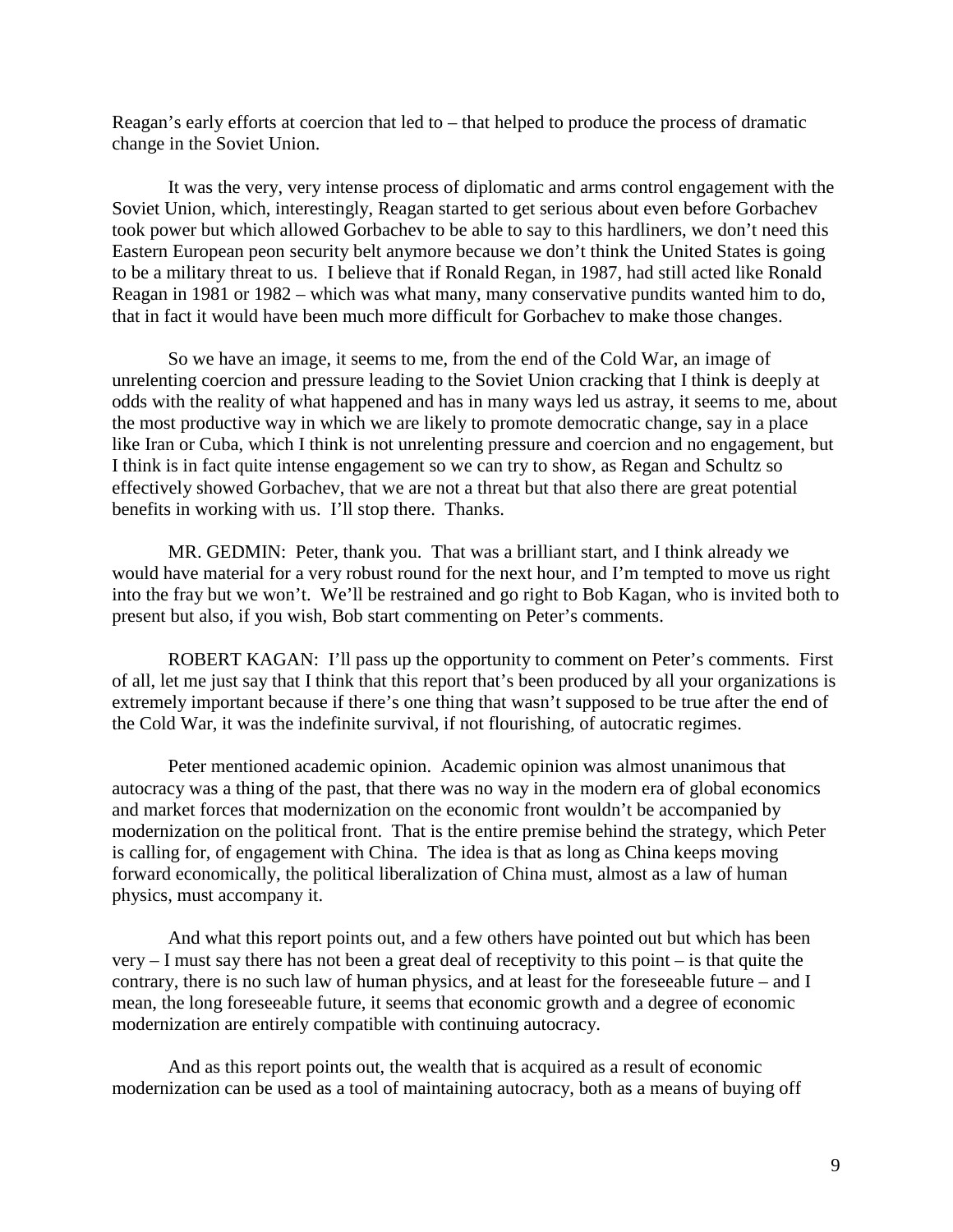public acquiescence to lack of freedom, but also as a means of using new tools of technology, new tools of communications, new tools of more intelligence repression than fire hoses or truncheons that manage to isolate people and keep them from raising any kind of challenge.

China is the great model of success. It is a model that Vladimir Putin very eagerly is trying to copy, offering the same kind of bargain, as long as it lasts, of increasing economic prosperity in return for decreasing political openness. And so, as we look around the world, we see, much to our surprise, the continuing vitality of autocratic government long after it was supposed to have withered away by the natural forces of political and economic development.

The report also points out, as I've also pointed out and others have pointed out, that these autocratic regimes do not exist in isolation from one another. They are in fact cooperating on many different planes in the international system. The most obvious is the protection that they afford each other in international fora, whether it is international human rights fora at the U.N. or on issues that are entirely unrelated to human rights, like nonproliferation, the protection that they afford fellow autocracies in Iran and North Korea, as well as Zimbabwe, as well as Sudan.

Now, we all say, well, you know, why are we doing this? And I don't know why we would ever expect them to do anything else. It is not the business of autocracies to help democracies undermine other autocracies. The Chinese know perfectly well what it's like to be on the receiving end of the liberal democratic world's pressure. For them, Tiananmen Square, although they don't want to talk about it in public, is very much in the forefront of their minds at all times, as it is in the minds of other autocracies, and they know that they dare not allow the liberal democratic world to set further precedence that any kind of pressure or intervention or interference in the internal affairs of autocracies is acceptable.

And so, when I hear the argument that we need to work with Russia on nonproliferation, we need them to help us with nonproliferation, therefore we have to turn at least a partially blind eye to their domestic politics; when I hear that we need to work with the Chinese – we can't exclude them, we need to work with them on nonproliferation, I say have we not seen the record? The record is one of consistent Russian and Chinese protection of the very regimes that we are trying to seek their assistance on. And I think the reason we ignore this reality is because we don't want to pay attention to the fact that autocracies have interests as autocracies, not just as particular nations with particular geopolitical interests, but as autocracies. And it's the unwillingness to face up this fact that I think has led to a lot of confusion in our foreign policy and does so today.

Now, the final thing that I'd like to say is if autocracy is showing signs of flourishing these days, we should not only view this as the failure of a certain model or just maybe, you know, this is the way things are. I think we ought to recognize that we are helping – we are helping autocracies flourish, and we're helping them in several ways. One has been by denigrating democracy itself.

And let's not kid ourselves. We talk about how – the report talks about how the authoritarian governments have tried to redefine democracy or shape our perceptions of democracy. How about or own intellectual class, our own intellectual class which has spent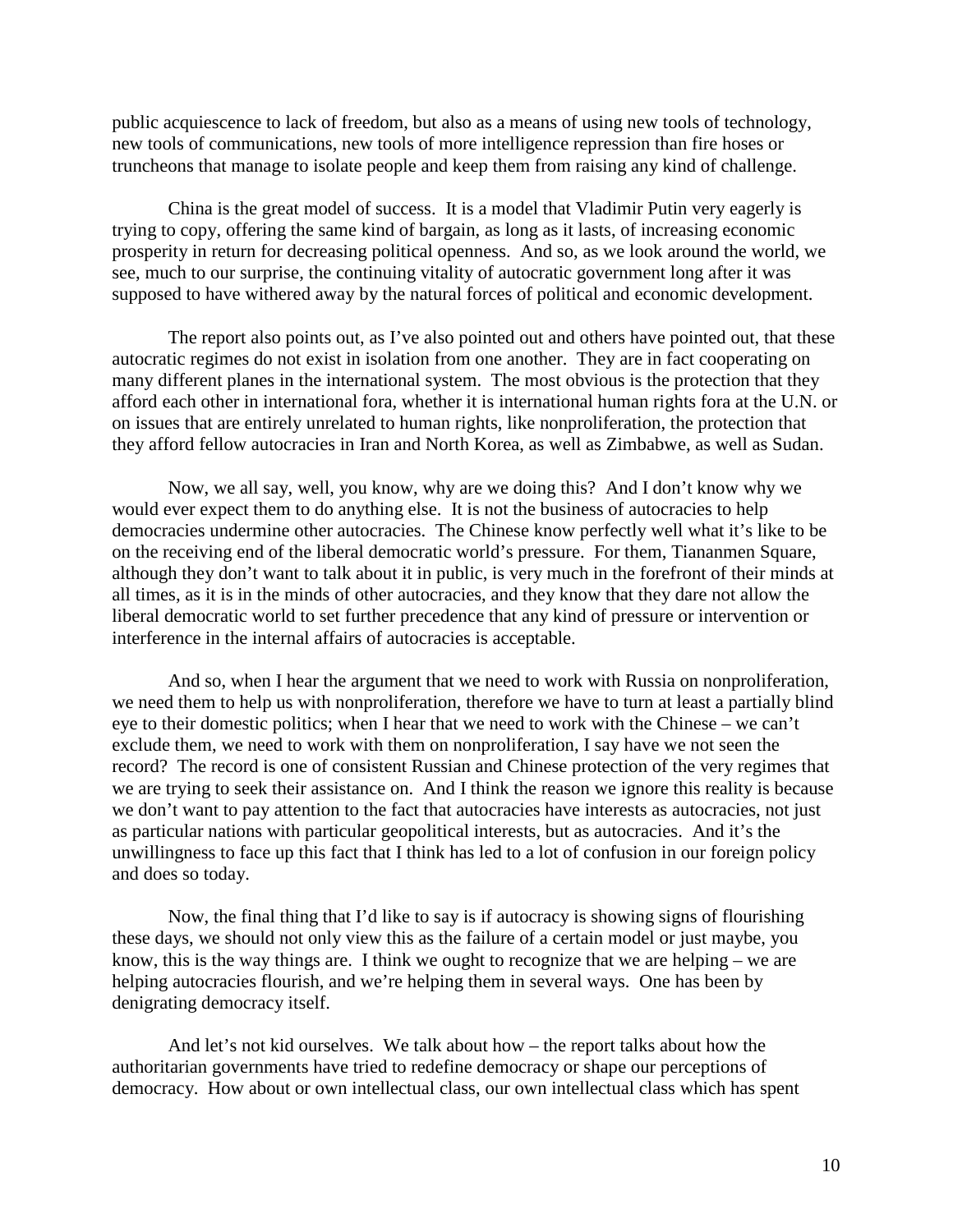more than a decade denigrating democracy, writing extensively about what is called illiberal democracy, which, by the way, we used to call autocracy. (Laughter.) You know, the Somozas won a series of elections. I guess they were just a long-running illiberal democracy.

And not only denigrating illiberal democracy, but celebrating this wonderful phrase, "liberal autocracy," the idea that you can count on these great autocratic leaders eventually, like Moses, to lead their countries across to the promised land. And guess what? They don't do it except by mistake. (Laughter.) And if anyone thinks that Mikhail Gorbachev knew what he was doing as he lost control first of the internal and then of the external situation in the Soviet Union, then there really needs to be a little bit more historical reading done. But the bottom line is, autocrats are in the business of maintaining themselves in power. They are not in the business of helping a transition away from them. And so the notion that there is such a thing as a liberal autocrat is false.

Finally, there is the question, we are helping them by refusing to respond. Yes, autocracies are flourishing. Yes, they are working together. Yes, in various ways they are promoting autocracy elsewhere in the world, and anyone who doesn't understand that can read this report and can read other reports about how Russia does use its wealth to fund like-minded peoples in neighboring countries.

China does less of that, but the day may come when they will do it. Certainly – perhaps unintentionally but certainly with great effect, the aid they provide to African dictatorships without raising any questions about how they use that money does not serve the cause of democracy but in fact objectively supports autocracy. And what is our response to any of this? Now, I think that Congressman Hastings talked about the democracies getting together. I must say, any time – and I have personal experience with this – anyone talks about the idea of the democracies getting together, a huge hue and cry is raised about what a terrible thing that would be.

For anyone who has ever been in the business of promoting a concert of democracies or a league of democracies, as I have had the unfortunate experience of doing – (laughter) – I can tell you that I get more criticism from democracies – people who live in democracies – than from people who live in autocracies, oddly enough. And the reason is, we dare not exclude them – we dare not draw a line between the democracies of the world and the autocracies of the world, because then, they'll feel excluded and we'll create a division in this world.

Well let me tell you something: The division is already there; they are aware of it; they know that their interests don't coincide with ours; they are cooperating; they are spending their money; and the only thing that's not happening is that we're not. And I think that we ought to get back in the business of doing that because – let's not kid ourselves about this either – the world swings in pendulums between different forms of government.

And it depends on what the strongest powers in the world do and are. There was a time when fascism looked like it was the new thing; when fascism looked like it was successful in the 1920s and '30s, you had little fascist dictatorships popping up in the strangest places in the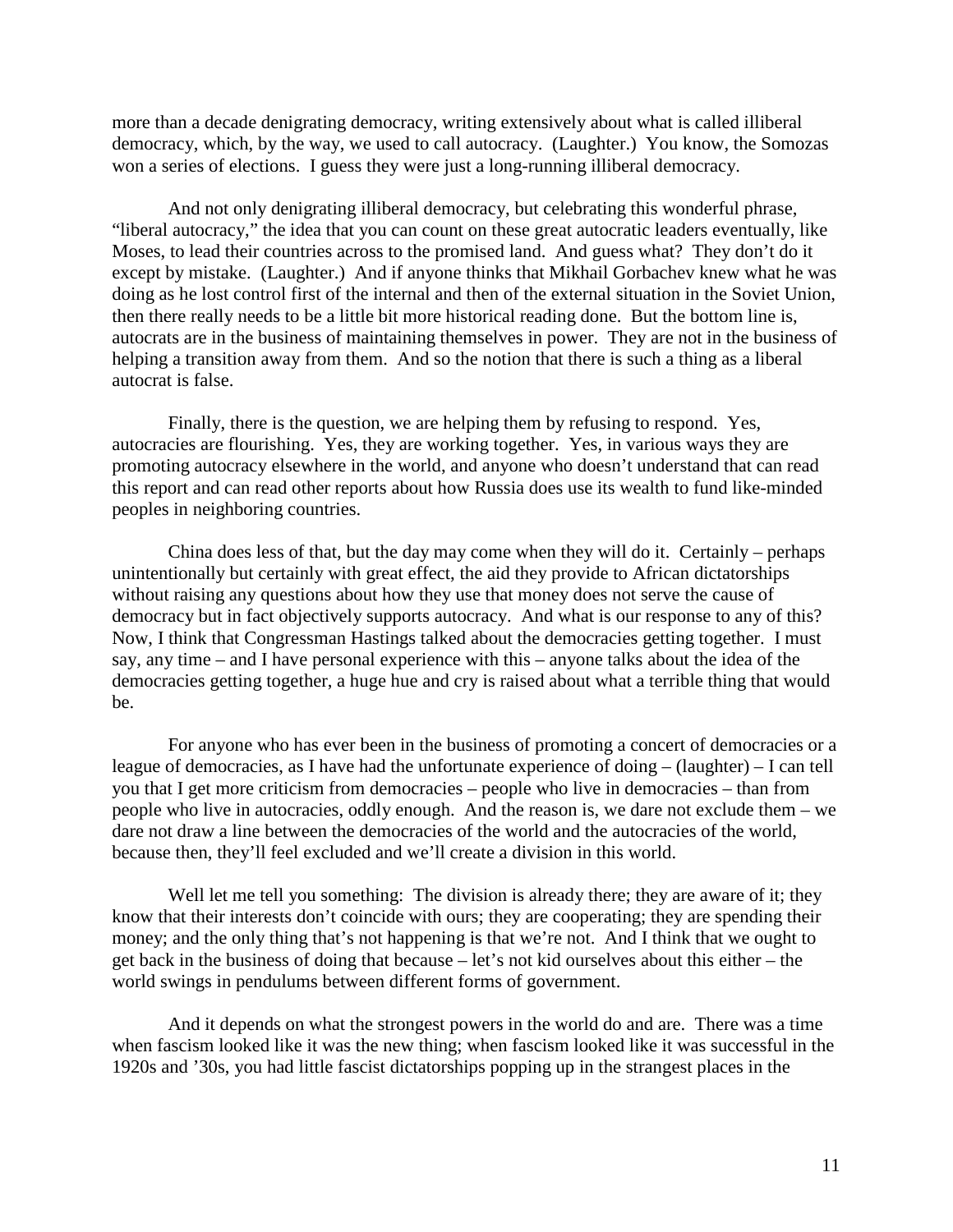world. When communism looked like it was winning, you had communist revolutions popping up everywhere, people declaring themselves communists.

When democracy seemed to be the big winner after the end of the Cold War, you had a flourishing of democracy, and now, the pendulum is swinging back again, and it can swing further, and we can live in a world that is more and more populated by autocratic governments – a world that we thankfully escaped from in the  $20<sup>th</sup>$  century, but which, out of ignorance or lack of will or lack of concern, we may be sliding back to.

So I do think that there is a lot to be done and I want to thank, again, the organizers of this conference and the institutions who have organized this conference for the work that they do, because I think it's extremely important, and in fact, increasingly important. Thanks.

(Applause.)

MR. GEDMIN: Bob, thank you very much. And Peter, I thought maybe, when Bob was going after Gorbachev for losing control, inadvertent crisis, collapse, maybe he was coming after you, but not there, or not yet.

MR. BEINART: I sensed that as well.

(Laughter.)

MR. GEDMIN: Okay, but I said not yet.

MR. KAGAN: It was purely incidental. (Chuckles.)

MR. GEDMIN: I think you're already ready to punch back and he hasn't punched yet. Jim, over to you; you have the floor, please.

JIM TRAUB: Well, thank you very much, Jeff. And I'm delighted to be here. And I'm now going to – I'm going to gratify Jeff's wishes by taking on some of the things that Bob said. But I also wanted to talk a little bit about the report, which I also have a somewhat different take on from Bob. And I come from the side of democracy promotion, as you can tell from the title of my book.

I think there are a couple – I agree that this is a bad thing – this autocratic backlash – and I agree that it exists. I am not as persuaded as the report is that it is as grave a danger as is pointed out. I am not as persuaded about the causes of it, at least the ones the paper identifies. So first, the premise that there is a global, political recession – that is to say, democracy on the retreat; autocracy on the rise. Proof: Freedom House figures have gone backwards in terms of democracy for three years.

Well, the broad political dynamics we're talking about cannot be measured in three years. This is not like inflation or unemployment statistics. If you go back a little bit longer – if you go back over, let's say, a decade – you'll find that the Freedom House figures show a slightly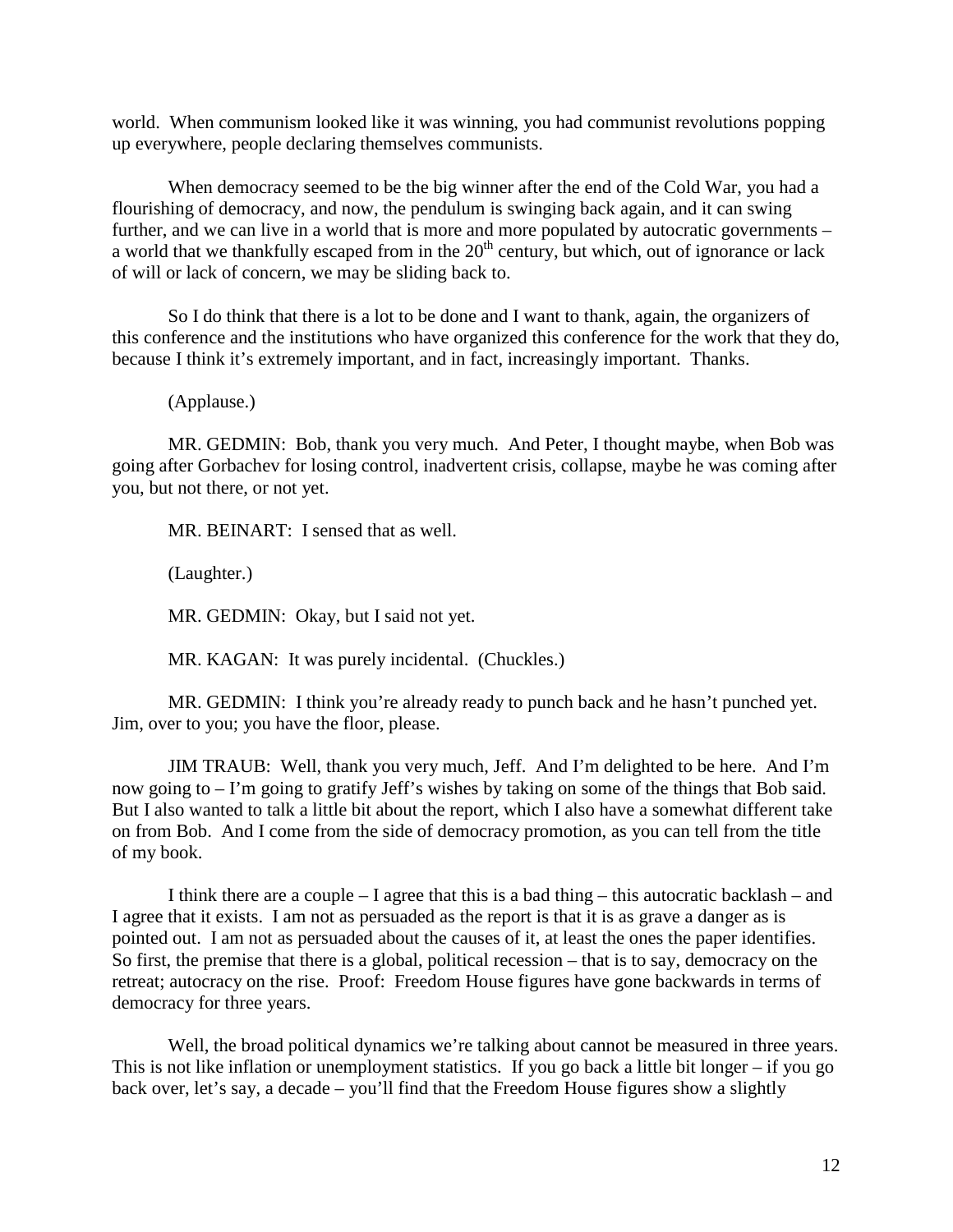greater number of countries advancing than diminishing. So just in terms of raw numbers, I don't accept this premise. And I think it would be terrible if it were so; I don't think it is so.

Thinking that it is so, though, tends to lead very much to the view that Bob expressed here and in his book, which is to say that increasingly salient is this distinction in the world between the democratic states and the autocratic states. Now, I have to say, that doesn't correspond to my sense of the world. And I would say it doesn't in two important ways. One that Bob raised, where I just don't really agree – that is to say, the increasingly inescapable need for states to cooperate on a set of issues that don't very much distinguish them according to their internal regime type, whether it is the global financial crisis or nonproliferation or climate change.

Two: I think that the distinctions between Western democracies and Third World democracies are every bit as salient as the distinction between democracies and nondemocracies. And in fact, one reason why I am one of those democracy-promoting people who does not believe in a concert of democracies is that I think it rests in part upon the assumption that democratic states will behave similarly in terms of a set of key foreign policy issues. Well, non-democratic states – India, South Africa, Brazil, Mexico – the leading emerging-nation democracies – they don't look at the world that way. They don't denominate their own foreign policy in terms of the fact that they're a democracy or not.

And Jeff mentioned that I also work with this NGO called the Global Center for the Responsibility to Protect, which focuses on this principle of the responsibility to protect, which is the reformulated version of humanitarian intervention. And I can tell you that for us, India – the countries I just mentioned, in fact – India, Brazil, South Africa – are obstacles that I would say, in many ways, are more formidable than Russia or China. So I'm not comfortable with this distinction; I think more is being made of it than is the case.

Then there's the question of the cause. That is to say, how important in this supposed backlash is this increasingly joined-up struggle on the part of autocracies to, in effect, promote autocracy? And I thoroughly accept the fact that it exists, and I think the great thing about the report is that it highlights that. But how important is that? For example, if you look at Latin America, how important is Chavez's autocracy promotion in terms of establishing a beachhead for non-democratic government in Bolivia – I guess also in Ecuador? I mean, this is an area where my knowledge is secondhand and I'm eager to be corrected by anybody who knows the region, unlike me.

My impression is that both capitalism and democracy are on shaky foundations in parts of Latin America because they're seen as not having worked. That is to say, capitalism is identified with neo-liberal formulas, which, rightly or wrongly, is seen as having actually made things worse, not better, in Latin America. And countries like Venezuela, which really did have electoral democracies, did have a free press until Chavez came along and overthrew them, to the great grief of Venezuela, my impression is, also had the same kind of – had a politics built on the same kind of oligarchic social structure that you find in so many parts of Latin America, and democracy, by ordinary people, was perceived as a kind of ping-pong game between different branches of the elite.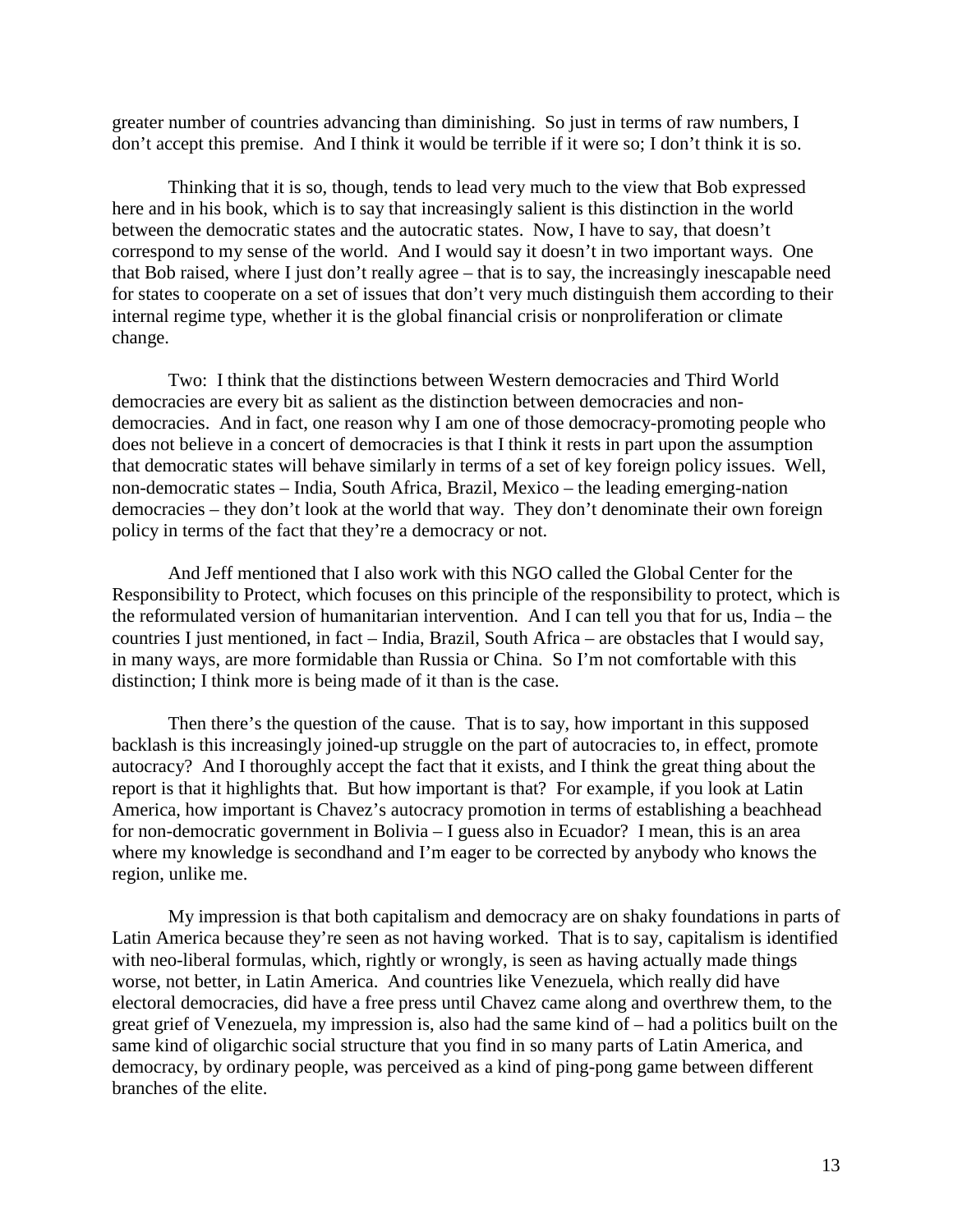So I'm more inclined to think that a failure of democracies to consolidate themselves and a failure of democracies to deliver has more to do with this backsliding that people perceive than the successful, kind of, propaganda campaign waged by autocratic states. And I think it's also important to look at the other side. Why is the Chinese leadership so popular in China? Why do 90 percent of the Chinese people say that they're satisfied with their political leadership? Well, the report says, well because the same communist party leadership produced a situation so catastrophic that the contrast with today is fantastic – who wouldn't be satisfied?

And I think that must be true. But that seems like a kind of niggling and unsatisfactory explanation for an astonishing economic miracle, which has come at the cost of total political repression. You can read Nick Kristof's op-ed piece in today's Times talking about the horror of Tiananmen Square, which he was present at, and then saying, well, but why don't people care about it anymore? And then he said repression, fear – but also, this astonishing economic miracle. So one has to reckon with that success.

I wouldn't say that, by the way, of Russia, Iran or Venezuela; I would say it of China. China has a very powerful model in that regard. So in that sense, I'm not – I'm uncomfortable with this paradigm of fearful democracies, bold autocracies and that line moving between them. Now, what should Obama do? And I'm struck that Peter and Bob both used the word engagement, but in a very different sense. So Peter used engagement, as I understand it, in the sense that, if we accept the legitimacy of other countries's sense of their own interests and deal with them on the respectful basis of that we don't agree with you, but we recognize that this is your view and, in some ways, it corresponds to your situation, we will have more – we will get somewhere, diplomatically.

Bob used it in a very specific, political science sense, which is the belief that if you can incorporate countries into the global economy, they will eventually become democracies, so we should do whatever we can to help China develop and they'll become a democracy – a belief that, he rightly pointed out, has proved to be false, but I don't think a belief that is so widely held anymore. It was a widely held belief; it was a credo. And like a lot of credos about democratic development, it's proved to be wrong. So I don't know that that is so, but now, this engagement question, though, I think goes much more to what President Obama at least thinks he's doing, which is engaging with everybody – engaging with countries which people on the left have urged engagement with – Cuba – engaging with countries which people on the left wouldn't have wanted engagement with – China.

Now, the premise, I take it, of this, is that if we engage with them, we will get these good things that Bob has said is naïve. And that may prove to be so. I mean, let's take an example: Obama's attempt to create a strong coalition against North Korea – to enlist Russia and China – to finally, forcefully say to North Korea, this can't stand, ought to be – he hopes it will be, I suppose – one of the fruits of this engagement with Russia and China. Is it going to work? I don't know. The jury is out.

In the case of Cuba, engagement with Cuba has already produced, apparently, a kind of sea-change in the Organization of American States, which has had an increasingly conflictual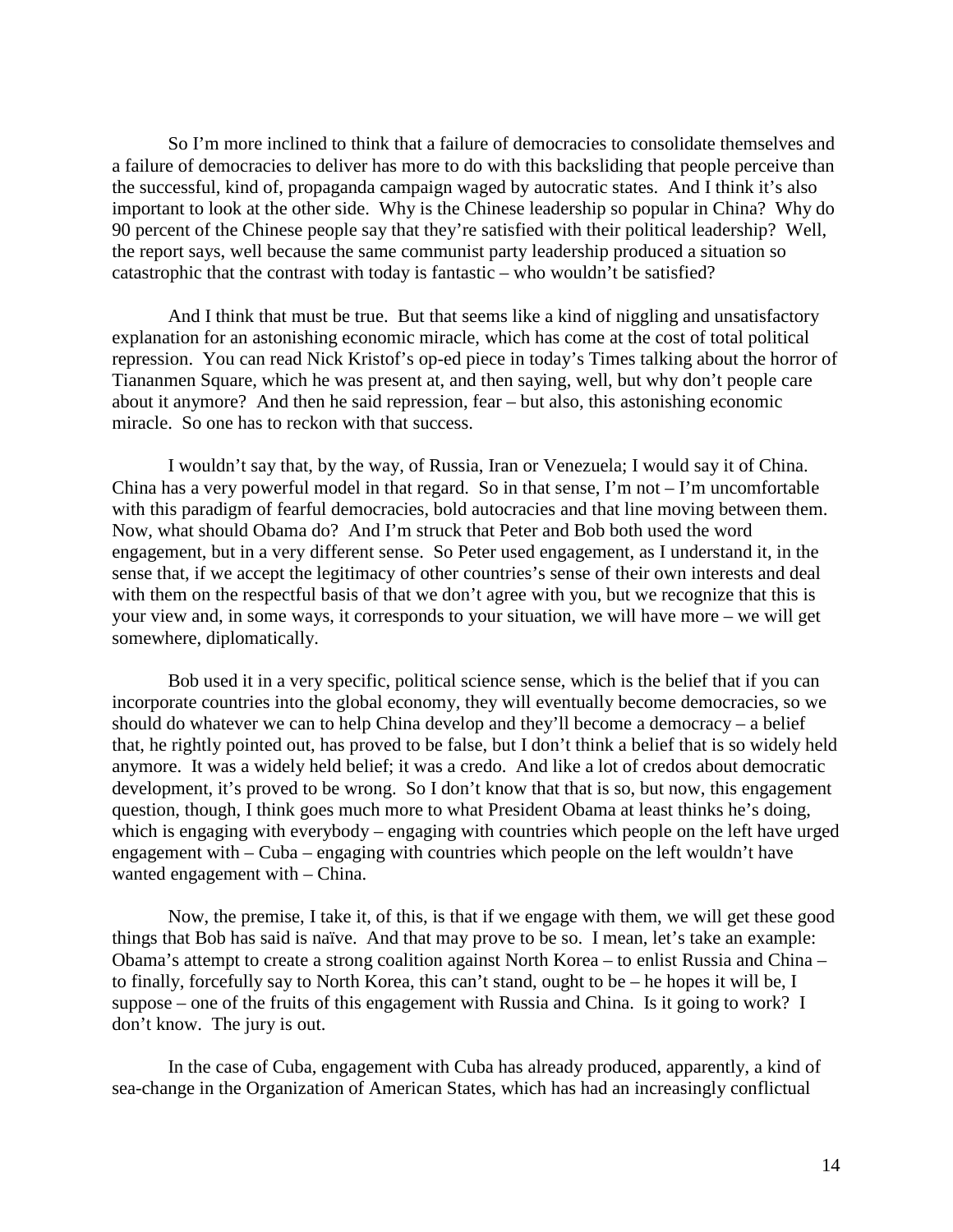relationship with the United States in recent years. So I think the premise is, if we engage with everybody, good things will happen; we have no choice but to engage with autocrats because we need them to build the structures that President Bush utterly ignored, on non-proliferation and climate change. We need Egypt because it's a partner for peace, et cetera, et cetera.

Now, I'll say a few more things and then stop, but several really fundamental questions arise. One: Is it right that you have to make a tradeoff? Do you have to say to President Mubarak, as we have said, our aid to you will no longer be conditioned on political reform, and thereby we hope that you will be a better partner for peace. I'm not persuaded of that. I mean, I was really dismayed by that. I think that was a mistake. I would be willing to take that risk because, one, Mubarak hasn't delivered very much, two, I don't think he's going to change his own self-interest based on the fact that we are making demands for internal reform.

On the other hand, is it good that we engaged with Cuba in the way that we did, even though Cuba remains an autocratic state? I think, yeah. I think maybe there's a tradeoff there, too. Diplomacy is choosing. And democracy promotion is a fundamental thing in that balance – it is one thing; it is not the thing, especially given that we realize the limits of what we can do. So I don't know how this will play out over time.

My possibly vain hope is that Obama has downplayed the language I would have liked to have heard from him – and I think all of you would have liked to have heard from him – about democracy, in the hope and expectation of repairing a lot that was broken in recent years, and thereby creating a foundation which will allow him to use the language and, maybe, use the policies that would further the cause of democracy in the world.

That's my guess. I mean, it may be that, in fact, they're so allergic to Bush's language and Obama is so deeply aware of the danger of America arrogantly preaching or promoting anything that, in fact, he will retreat into a much more classically realist world. But I think the one thing I would say is that I am more willing to accept that the tradeoffs that he appears to be seeking are in the name of things profoundly worth attaining than I was when the Bush administration effectively abandoned its democracy-promotion policy, starting around 2006 or so, because it felt that it needed to enlist states in the global war on terror and it saw that there was a tension between them.

So I guess, in that sense, I am both dismayed by the lack of democracy language so far in the administration, but I am still broadly hopeful about this administration's ambitions, and therefore, I am at least hopeful that it will incorporate a deep concern about democracy.

MR. GEDMIN: Jim, thank you very much. And Congressman Hastings, thank you very much. I would like to try to connect at least one thread between Peter and Jim, and I'm going to pose a question to two of them and then a separate, but related, question to Bob. Jim – well, Peter raised the question about what you do when authoritarians deliver the goods. And you said, Peter, as I understood you, that China is an example and it's a challenging example. And Jim, if I understood you correctly, you pointed to an apparent lack of widespread interest or energy or dynamism behind human rights or rule of law or democracy in China.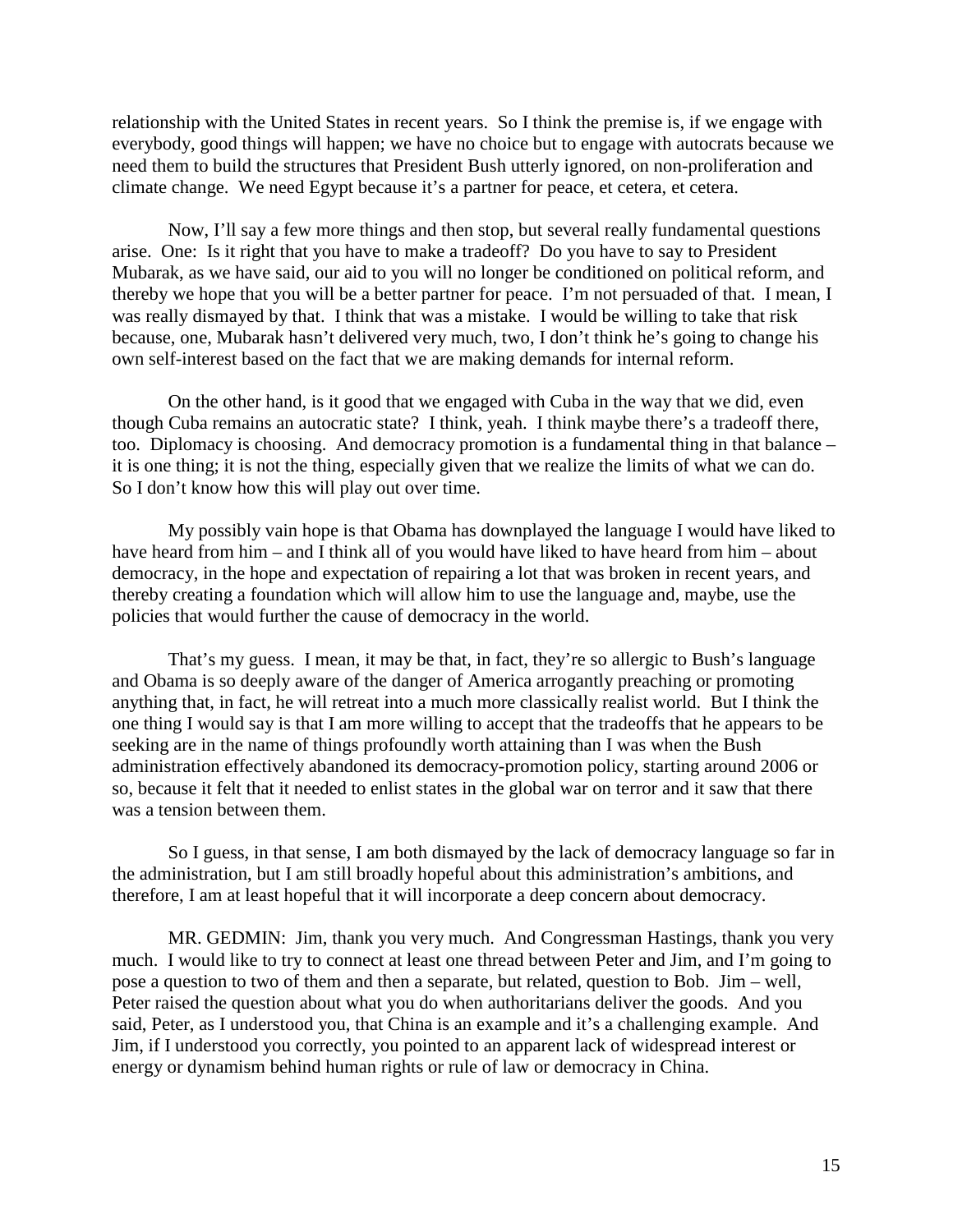My question to both of you is, how do you know? How do you know what Chinese think? And let me give you an admittedly very imperfect analogy, but nevertheless, just to push the conversation along, in 1988, in East Germany, you still had the Honecker regime in power, and in West Germany in 1988, a year before the Berlin Wall fell, it was pretty much conventional wisdom, left and right, in the academic community, in the journalistic community, that East Germany had evolved to a kind of mild authoritarianism.

It wasn't a democracy, but a mild authoritarianism. Economically, they were doing quite well. It was said it was the crown jewel of the Soviet empire – far better than the other Soviet bloc countries. And it was stable because there was no Solidarity and there was no Vaclav Havel and Charter '77. And within a year, that vanished, and all those assumptions were turned on their head. How do you know, or how do you make assumptions – it's a big country; it's not a monolith – but nevertheless, perhaps you first, Jim, how do you make assumptions about what Chinese want today and what they are or are not satisfied with?

MR. TRAUB: Well, it's a fair question, because obviously, any kind of survey taken in an autocratic state is going to be less dependable than one taken in a democratic state. I don't actually know who's done these surveys. I would be very happy if, you know, IRI or others did them, as opposed to I don't know whom. My impression is that, first of all, survey data bears this out. Second, why shouldn't people feel this way? That is to say, there has never been a case in human history in which so many people were lifted out of poverty so quickly.

Now, we rightly deplore the political costs of that and say those political costs didn't have to be paid. But it is nevertheless a fact that, for tens or hundreds of millions of Chinese people, their economic prospects, their educational prospects, their fundamental life prospects have changed with astonishing speed. That can't be said for the East Germans – not in the least! So the reason why, I think, Peter rightly said that China is a more dangerous model is that communism failed on its own terms – it didn't give people a better life; China, however, has succeeded at that most fundamental of goals.

MR. GEDMIN: Peter?

MR. BEINART: Yeah, I guess I would say, I mean, I'll go with you in saying that we can't assume because the Chinese government is still in power, or because they can mobilize lots of people at a rally, that that means that everybody is happy with the Chinese government. I think your point is well taken, that often, you know, as the famous line goes, a democracy is like a rickety raft and an autocracy is like a proud sailing ship that all of a sudden hits a raft and sinks because you can't see what's going on under the surface.

But I think it's also very important that we not assume, which I think sometimes, we still do, that the Eastern European analogy is apt – that because people in East Germany had a deep hostility to their regime – in fact, their entire state, which they wanted to collapse – that therefore, we should assume the same in China. As Jim said, China has produced, really, enormous material benefits for the people. East Germany is a state that actually would have ceased to exist had they not built a wall to keep the people in, because although East – yeah,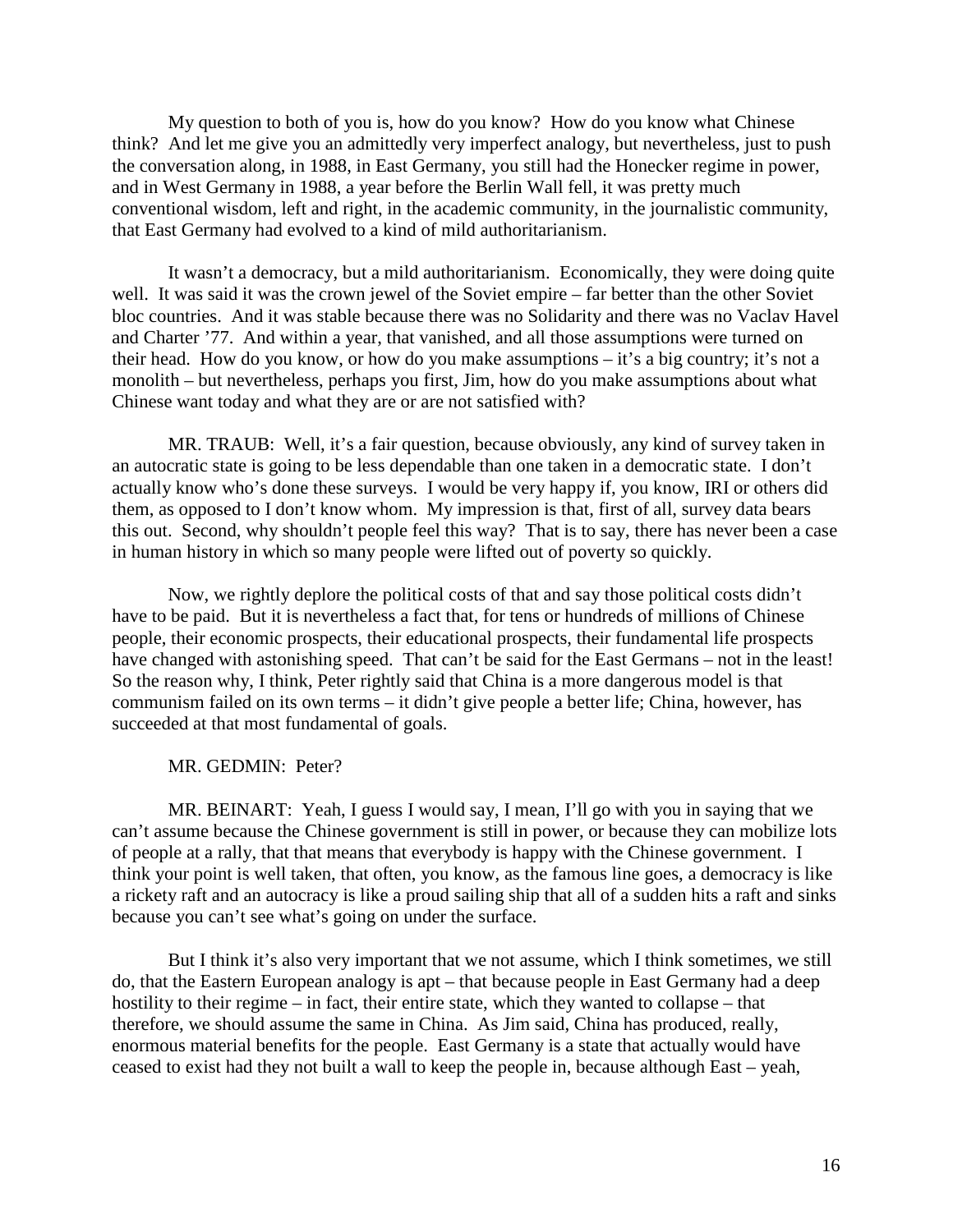sure, East Germany was better than Albania and Romania, but it was far, far, far less economically successful than West Germany.

East Germany also was under the imperial control of a foreign power, which is to say that East German nationalism was essentially a vehicle against a regime that was seen to be a puppet of a hated foreign power. The situation in China is very different. In some ways, you can argue Chinese nationalism is much more dangerous for that reason, but it also means that it can be used much more effectively against us – that we may be the object of Chinese nationalism, whereas in East Germany, the object of Chinese nationalism was the Soviet Union.

I think that means – that is a very fundamental difference between the two situations, which is likely to have an impact on the ability of a regime to use nationalism to gain the support of its people in a way that I think East Germany was not able to do.

MR. GEDMIN: Peter, thank you. Bob, if I may, I recall reading somewhere a little story – it may have been apocryphal, but I like the story, so I'll use it anyway – that when Reagan first met Gorbachev, he smiled warmly, shook his hand and leaned in and said, let me explain to you why we don't trust you. (Laughter.) And of course, it wasn't Gorbachev personally; he was trying to communicate that you have a system that doesn't have free and competitive press and doesn't have fair and free elections and doesn't have independent courts and doesn't have independent trade unions and so on.

My question to you is, why does it have to be a proposition of either engagement or coercion, understanding that country-to-country, it may be a different strategy? But pick a country like Iran. Why can one not approach a country like Iran in an integrated fashion, where the dialogue tends to security issues, the nuclear program, but also cares for human rights and democracy?

MR. KAGAN: Well, I think the obvious answer is that it can and should. You know, the history has been turned into a cartoon. It's not as if we didn't have engagement with the Soviet Union throughout almost the entire period of the Cold War. The only person who refused to negotiate with the Soviet Union was Peter's friend, Dean Acheson, the great model of modern liberalism.

MR. BEINART: Not actually my good friend.

(Laughter.)

MR. KAGAN: Oh, sorry. And I think that if you were to tell me that our engagement with China was going to include very consistent criticism of their human rights record, as it did, to some extent, during the Clinton years – the Clinton administration, for a while, managed to combine a pretty tough posture on human rights with engagement. Now ultimately, the business interests overruled the human rights interests, but there can be a balance, and I would be very happy to see that restored, rather than, for instance, the new and wonderful administration declaring that we're never going to let human rights get in the way of our relationship, which I don't consider to be the kind of engagement that I think is right.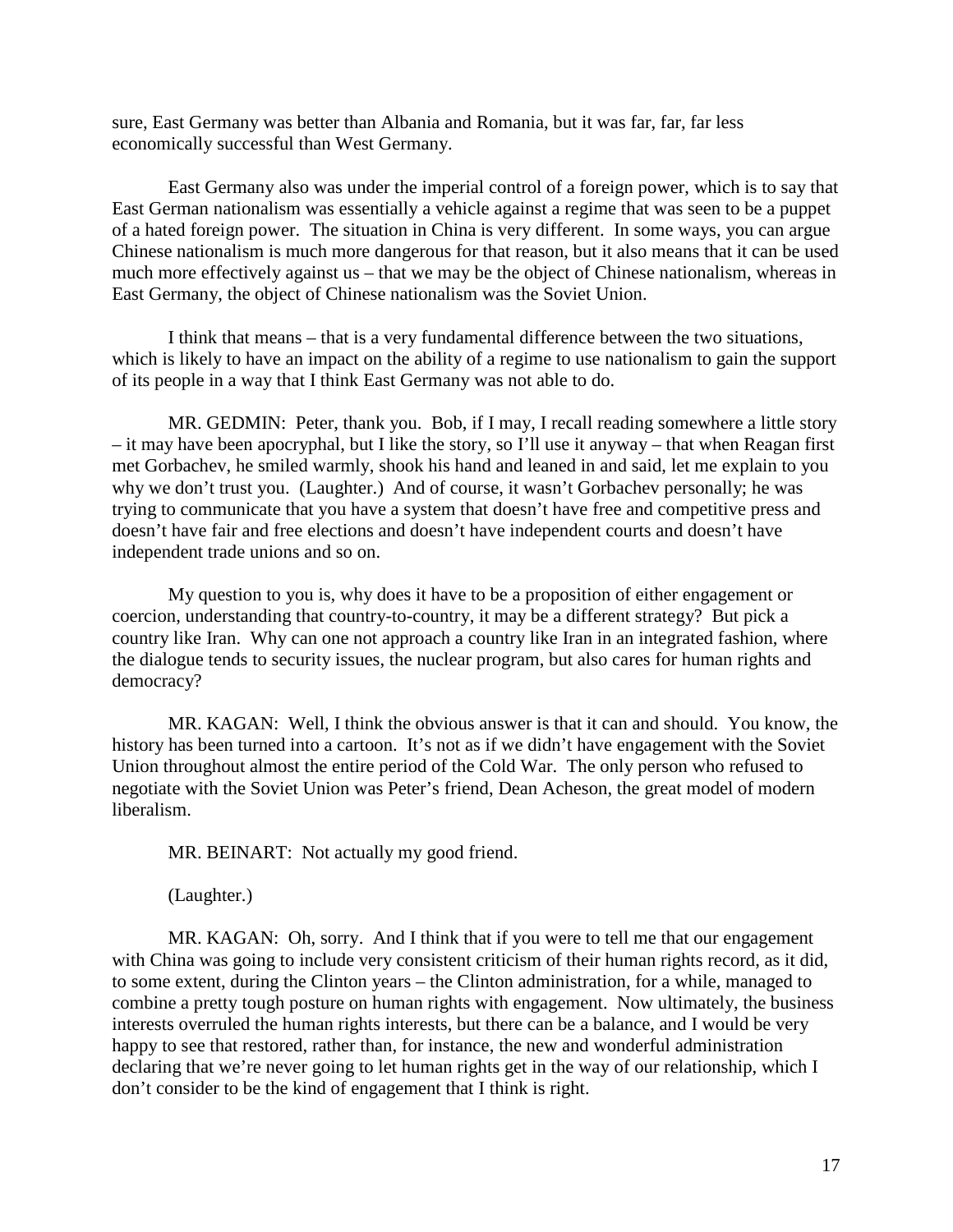And certainly, in the case of Iran, I think that we ought to be able to do all of that. I mean, think back on the Cold War – and I've had this conversation with Europeans many times – they're very proud of the fact and their view is that it's really the Helsinki Accords that brought down the Soviet Union. Now, I always have to laugh when I hear them say that, but at least it's a nice thought, and so I say, well, why don't, in dealing with Putin's Russia, we have a Helsinki process with Putin's Russia, then?

I mean, that obviously was not – you don't consider that to have been either futile or contradictory during the Soviet Union, but the fact is, we are pretty much in the position of having a very unquestioning approach, now – certainly, we did during the Bush administration and the Obama administration has merely continued it. I must say, now that the Obama administration has tried to, in policy and practice of engagement with China.

I mean, do we really think that this is a new policy? Do we think that the Obama administration is doing anything with regard to China that Bush didn't do for eight years? It's not as if we don't have a track record, here. So – but we do have a track record of increasingly forgetting about the dimension that you're talking about, Jeff.

MR. GEDMIN: Bob, thank you. And before I open it up to the audience, I'd like to ask, if I may, Peter and Jim one last question: It seems to me, Peter and Jim – and I'm going to stay with Iran for a second – the question is not whether we engage or not, but the quality and kind of engagement. Could you make a comment about what you would like to see and what you would recommend, and may I ask you, do you have concern that when the administration speaks about engagement with Iran, that perhaps they mean the government, not the people of Iran, and one issue – the nuclear issue – and not a broader set of issues? Peter first and then Jim.

MR. BEINART: The first thing I would say is I just think, actually, if you read Obama's speech in Cairo today, I think it's hard to suggest that he's abandoned the democracy – at least rhetorically. I mean, it might not be at quite the same level that it was at the height of the Bush administration for a brief moment, but I think it's – I would imagine it, actually, probably compares pretty favorably, just on a rhetorical level, to where Bush was, as Jim said, after 2006.

I think what's different is how much additional emphasis he puts on things like strengthening the nuclear nonproliferation regime for all countries, or reciprocity in the Arab-Israeli peace process. Yes, it is nice to say that we can do it all – that we can, basically – that we can engage with countries and still pressure them as well. And yet, foreign policy is also about priorities. Foreign policy is about difficult choices, sometimes, about priorities – about which issues on your agenda matter the most. I mean one – maybe it will make Bob happy to hear me bash the Carter administration a little bit – but one of the things that people have faulted about the Carter administration was an unwillingness to prioritize.

I think you could say that the Reagan administration had quite different priorities at different moments in Reagan's presidency. But at each moment, you can argue, there was a clear set of priorities. And I actually think, by the end of the Reagan administration, promoting democracy in the Soviet Union was not actually priority number one – that arms control was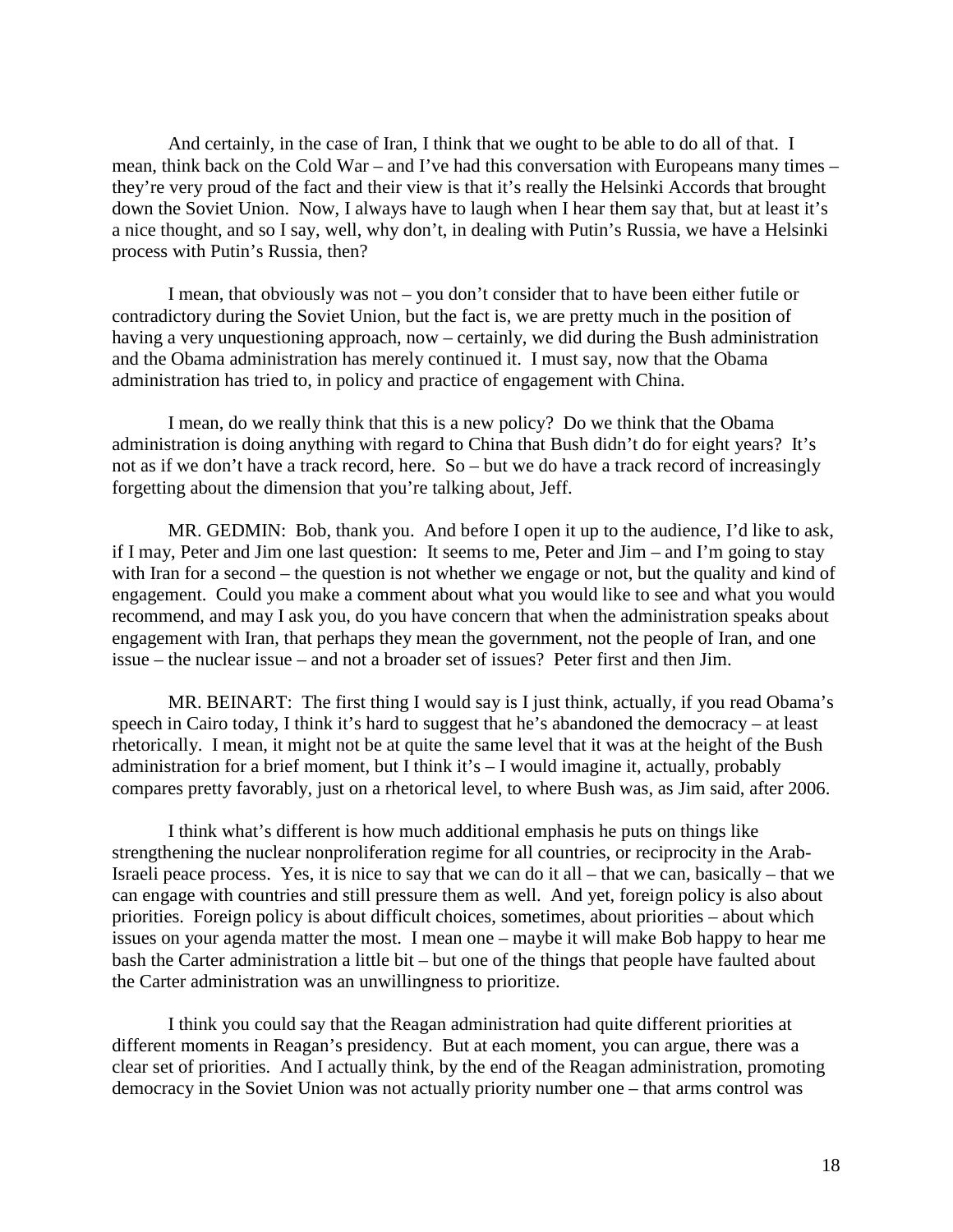priority number one, although arms control, in a certain way, served that latter purpose. Reagan really abandoned a lot of his hard-line rhetoric towards Gorbachev in those last few years.

So I'm not saying that we should completely – we should abandon calls for democracy and pressure on democratization, but I think one has to be honest and forthright in talking about, well, what are you willing to give up if that kind of pressure is likely to mean that you get less cooperation on other things? And I think that's the kind of hard-headed conversation one has. And I would be happier were people willing to say, yes, the pressure on democracy is so important that we're willing to do it even if it means that we get less – for instance, that we're less likely to get help from Iran on restraining Hezbollah, for instance – that this is more important to us.

Or even if it means that there's less likelihood that we're going to have success in reaching some kind of a nuclear deal. We don't know that the democratic pressure is going to mean that there's less likelihood of success, but I think it would be really flippant to just assume that we can always have our cake and eat it, too.

# MR. GEDMIN: Jim?

MR. TRAUB: Peter said just about everything that I was going to say, so I'll just say it all over again. (Laughter.) No, I think that Iran is a really well-chosen example in that sense, because on the one hand, it's a very strange totalitarian state, but among other things, it is a totalitarian state. And if you've ever been in Iran, it's heartbreaking that a country that really has everything is being kept under the thumbs of these medievalists. So it's hard to think of a place where we have a deeper interest in and wish for democratic change – also, one where we have very little capacity to actually make a difference right now.

The difference between what we would wish for and what we are capable of, in terms of Iran's internal political dynamic, is enormous. On the other hand, Iran's capacity to do mischief in the world is immense. Our ability to do something about Iran's capacity to do mischief in the world is greater, I think, than our capacity to influence its internal dynamic. And so in this world of choices that Peter was just describing, it's very understandable that we would say, look, let's focus on the thing that matters hugely that we might be able to do something about, which is their support for Hezbollah and Hamas and, of course, the nuclear nonproliferation issue.

I have very low expectations of success, but I think it is right to try. I also want to just correct a wrong impression that I must have left, given Bob's response. I don't think that the Bush administration didn't engage with China and the Obama administration is doing  $so - I$ don't think the differences are actually very important at all. I'm trying to explain to myself, in a way, what I think was the rationale for Hillary's, I think wrongheaded, comment when she went there, that we're not going to let human rights get in the way of all this stuff.

It does go to a different Bush administration failure, which is a willingness to build the structures, institutions, networks and so on that we are going to need in the world we are moving into, on issues where we cannot do it without China – the ones I've already mentioned – which, whatever you may think about China, we can't get there without them.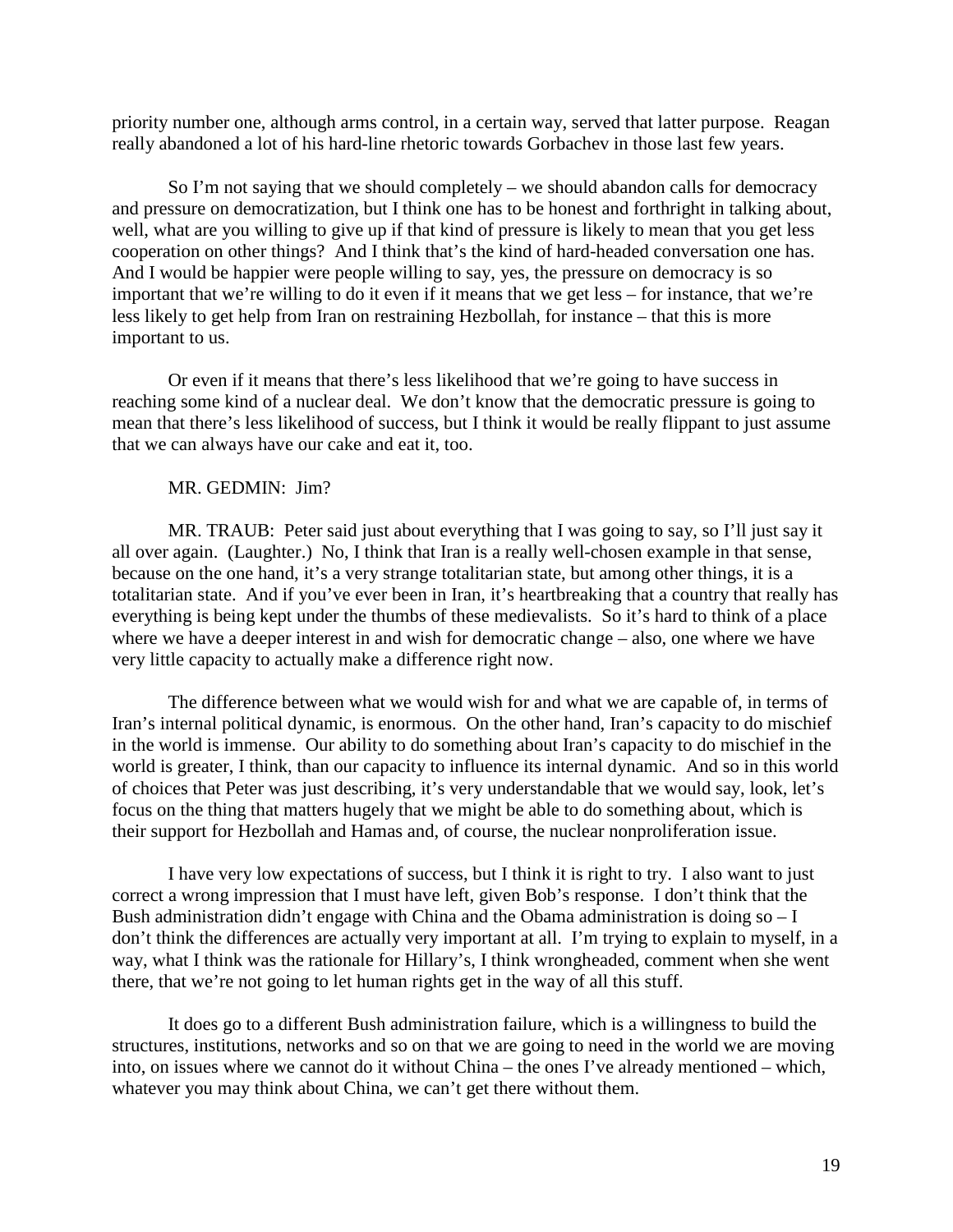MR. GEDMIN: Thank you. Now we have the balance of 25 minutes for questions and comments from the audience. And I'll go to Martha Bayles first, and if you would stand, identify yourself and say a word. Identify yourself, Martha.

Q: I'm Martha Bayles. (Inaudible, off mike) – public diplomacy and other subjects. This has been an interesting discussion because the entire focus of your remarks, it seems to me, has been on conventional diplomacy, government-to-government, discussing the democratic agenda as something that diplomats press on other diplomats, in a mixture of other issues.

But the sponsoring organizations at this event have focused almost all of their attention, historically, on American attempts to communicate with the populations of other countries. Radio Free Asia was founded, in parallel, with this reversion to doing business as usual with China, in my understanding, as a kind of parallel track that would push the human rights agenda through this kind of broadcasting effort at the same time that we are engaging the government toward opening Chinese markets and all that other good stuff.

So there's more than one America out there engaging the world, and I'd just be interested to hear, particularly from these organizations sponsoring this event, can engagement with the populations of other countries – with civil society, with democratic organizations and efforts – parallel a different kind of engagement with the government to further these other issues that really do not require, necessarily, the support of the population?

MR. GEDMIN: Martha, thank you. Can everybody, including in the back, hear that question? You're saying no. Well, I'm not repeating it. (Laughter.) I would say there are eight chairs in the front row, please come forward. (Laughter.) Bob, would you take that first, please?

MR. BEINART: He's kind of an authoritarian, isn't he?

MR. KAGAN: Well, obviously, it's true. But it raises a question – I believe someone told me before I got up here that the Obama administration has just canceled Freedom House's civil society program in Egypt. Is that true? Yes? Yeah, how about that. (Laughter.) And I think that, while I'm entirely sympathetic to the idea that the American government can go in one direction while some of these non-governmental organizations go in another, I must say that I fear that the weight of the American government's position is greater, even, than the efforts of the organizations that are represented here, especially if, as seems to be the case, the American government is going to cancel civil society programs being conducted by these kinds of organizations. And I must say, it certainly raises questions about the rhetorical power of President Obama's statements in Egypt if, in Egypt, he has canceled the civil society program.

MR. GEDMIN: Jim, feel free to take up that, but also the broader question: Is this just government-to-government? How does one more effectively engage peoples and populations?

MR. TRAUB: A couple of things: One, I think Bob is surely right that what states say and what states do so totally shape the environment that you can't imagine that it is somehow going to be counteracted by something else. But I do think there's a couple things to be said on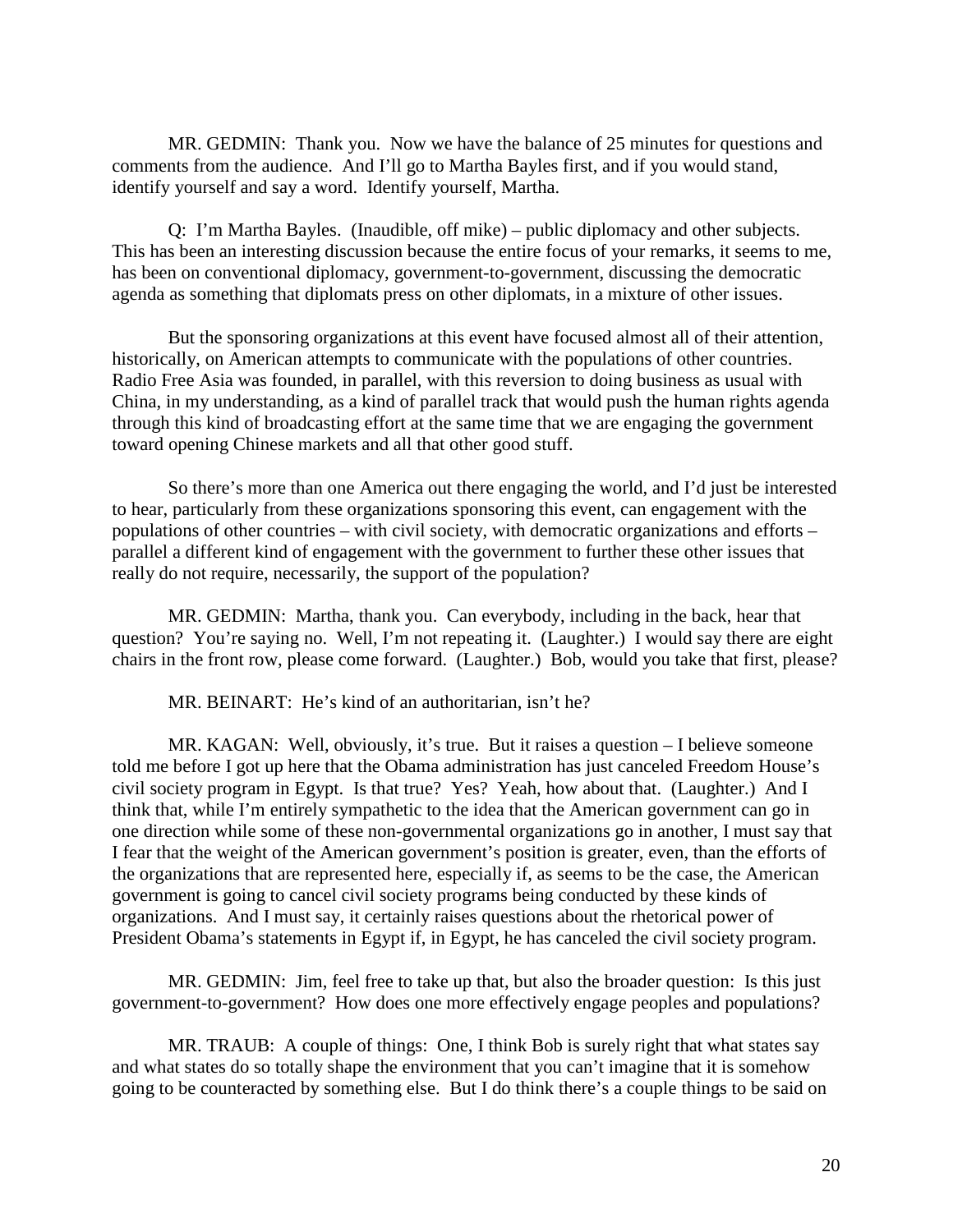this. There's actually a worse example in Egypt than the one Bob mentioned, which is that the Obama administration has agreed that it will no longer direct funding to NGOs in Egypt which are not licensed by the state, or registered, I think, is the term. And of course, they only register ones that are entirely compliant.

So I think that's really – I mean, as an act of truckling to Mubarak, I think that sends a really terrible signal. But on a couple of different questions, one is the value of public diplomacy, which is to say, a president or other speaking to individuals – clearly, that's what Obama just did in Cairo. So he is someone who is acutely aware of himself as an instrument of public diplomacy, and I would say we've never had a more powerful one. So for better or for worse, depending on what he says, he's going to be our instrument.

In terms of civil society, though – a word everybody likes to use  $-1$  do think, actually, as a fundamental instrument in the world of democracy promotion, it's really key that all the stuff we do, as much as possible, not be done by the State Department or USAID or an actual instrument of government, but in fact, be done through civil society – through NGOs. And in fact, NED and IRI and so forth effectively are NGOs, for all their semi-public status. But also, the role of the Open Society Institute, and so on and so on is terribly important. And the promotion of interlocutors on the other side – the promotion of civil society in other countries – is an absolutely indispensable prerequisite for the development of democracy.

MR. GEDMIN: Jim, thank you. Before I give you the floor, Peter, I just want to mention, as an aside to Martha's point, that what Libby and Radio Free Asia does and what we do, Radio Free Europe/Radio Liberty, has this awkward label, but it's always been called surrogate broadcasting. It's not imposing anything; it's not dictating anything; it's not the editorial line of the United States government. It is independent journalism – and it's actually stipulated legally that it's independent – and it's providing the news and information, discussion, debate and analysis that countries would have if they had a free press, or in countries that don't have a fully developed or mature free and independent press.

We, in our work, as you know, Martha, see evidence all of the time – and sometimes, the instances can be seemingly small, but I think, kind of powerful, that when you do find ways and methods to engage populations, it can have great effect. And I'll just mention one small one: I've just come in from Prague. That's where our operational headquarters is. Our Afghan service that has 55 percent audience share in Afghanistan – it's the most popular station in the country – it does music, news, health care, culture, satire – they just told me that they had a callin with some disabled students in Kabul.

Very simple: They call in and they say, we have exams next week at the university and there's no handicap access. And then, when that's on the air, a minister gets on the air from the Afghan government and says, we didn't know about that and we'll fix it. But then, equally important, comes a debate about handicap students and issues and values of diversity and tolerance and inclusion and so forth. Sometimes it's direct; sometimes it's less direct. To you, Peter – I wouldn't ask you to compliment what we do, but you're invited to – but I would ask you to take, from what Jim said, what else can be done?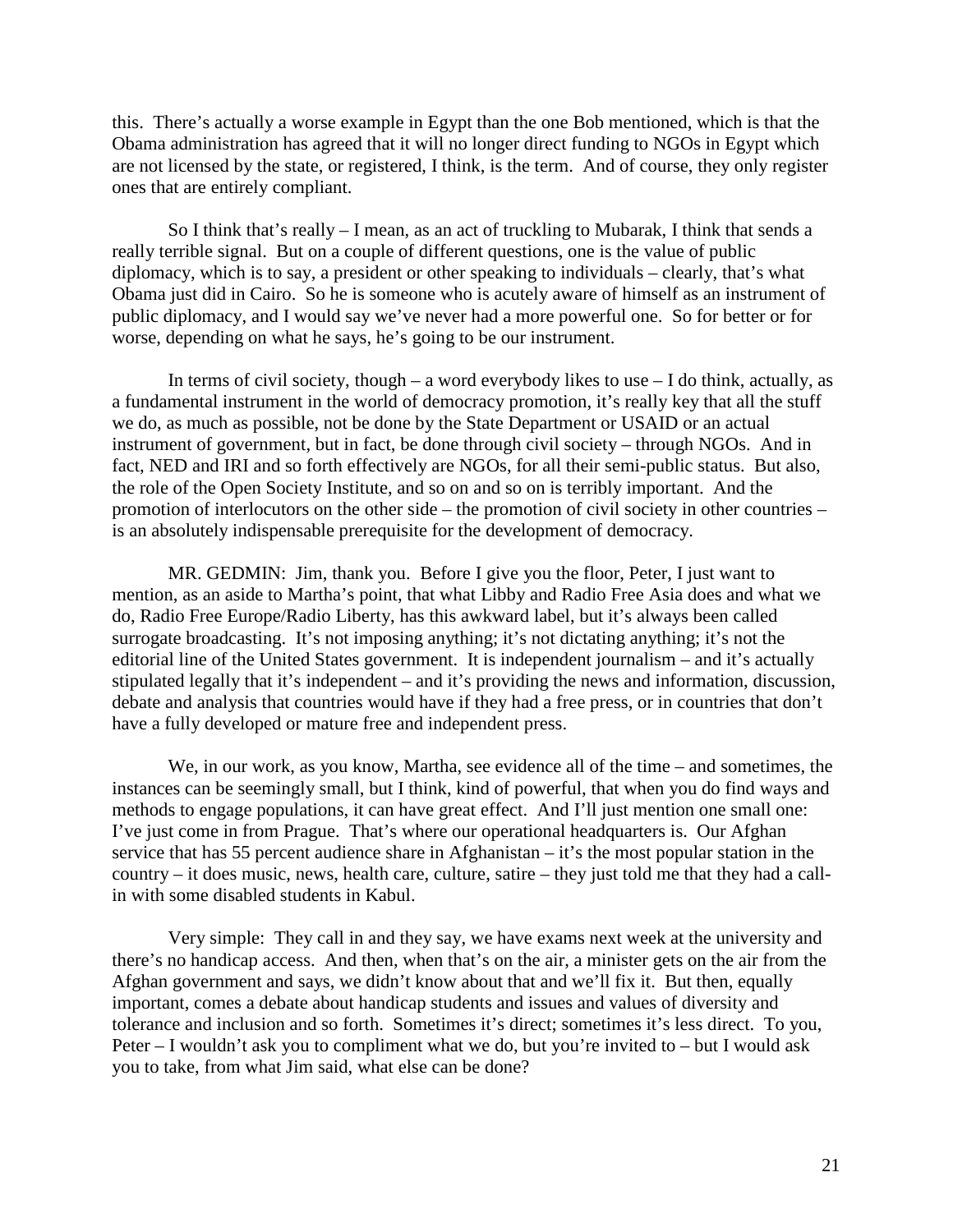You've made an argument against coercion and you've made an argument on behalf of engagement. You've said that priorities are required, and that point is taken. But in societies, pick one or speak broadly – what else can the United States do through government – but to Martha's question – outside of government, to have a richer engagement and support for civil society in a number of these countries?

MR. BEINART: Well, I think one of the most crucial things we can do is to make it easy – easier than it has been in recent years – for foreign students to come to the United States. I think that – and my colleague at the Council on Foreign Relations, Ted Alden, has written a book about this – I think we're overcoming some of the worst mistakes we made after 9/11. But I think the enormous series of difficulties and obstacles that was created, to foreign students coming to the United States after 9/11, particularly from the Muslim world, I think, looks in retrospect very, very self-defeating.

I think there's nothing better that we can do than to have large numbers of those people – those young people from the Muslim world and from other authoritarian countries – come to the United States. And if we divert them away from the United States and they end up studying not in the U.S., but in the Gulf, for instance, instead, or in China, I think they will have a very different set of experiences. And I think we should make every effort, even at the cost of marginally increasing the threat of terrorism, to make sure that we remain relatively open.

MR. GEDMIN: Let's take the next question. This gentleman – if you would come to the microphone, then we'll all hear.

Q: Eli Lake, Washington Times – for the panel. In the current war against terror networks, the U.S. relies upon security services that also serve to prop up unfree countries, so how can the U.S. credibly support democracy promotion and, at the same time, cooperate – I think Obama's – I've written, the New York Times has written – that Obama is increasingly outsourcing hard cases to these security services. So how can the government do both in a credible sense, when oftentimes, our allies in the war on terrorism are also propping up and responsible for the direct repression of a lot of authoritarian and autocracy?

MR. GEDMIN: Eli, thank you. Bob, could you take that first – double standards, hypocrisy?

MR. KAGAN: I think the two Obama people should probably answer it first, since it's their problem now – it's not mine.

(Laughter.)

MR. BEINART: Are you a Bush person by that logic?

MR. KAGAN: No, I haven't, actually, spent all my time talking about how wonderful one candidate or one president is; I've just talked about America.

MR. BEINART: That's because he's no longer in office.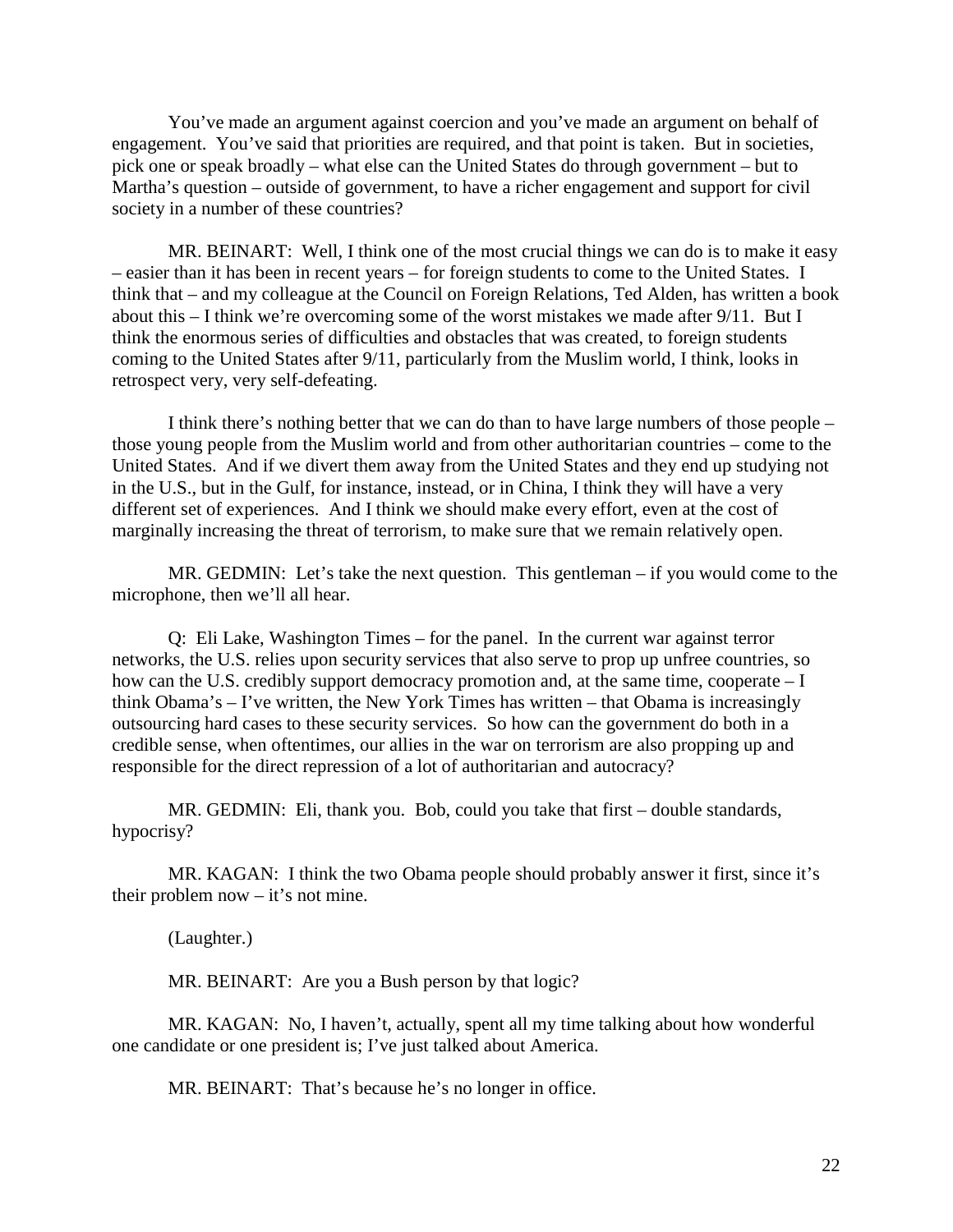MR. KAGAN: But anyway, you know, that's okay. (Laughter.) As a practical matter, it is, in fact, perfectly possible to cooperate with these oppressive groups and overthrow their government at the same time. We did it in Latin America, you know? We certainly had good people-to-people relations with intelligence organizations in Central and South America at the same time as we were sort of gradually, in our own fumbling way, making it increasingly difficult for their governments to survive.

Most of these services are not doing us a favor when they cooperate on anti-terrorist stuff. They're mostly doing it themselves, anyway. And so I think it's possible. It shouldn't be a hindrance, but I don't want to remove the glaring contradiction that you're pointing out for my colleagues, here.

## (Laughter.)

MR. GEDMIN: Well Bob, before we leave you and go to the others, what about a country like Pakistan, which is authoritarian and – I'm going back to what Peter said. Peter didn't use Pakistan as an example – but so essential on the war on terror. It is authoritarian. We do require or need stability there. We do cooperate with security forces that are really quite illiberal. Does that hurt our cause or undermine our credibility there or elsewhere?

MR. KAGAN: Well it has, and it hasn't paid off, either. I mean, this is the great irony. And, you know, I feel like I'm back in the Cold War again, in some respect, especially when I hear Peter's argument for why you have to sometimes cooperate with these authoritarian governments and not put too much pressure on them one way or another.

Guess what? That was the argument in the Cold War; that's why you didn't want to put too much pressure on Pinochet and that's why you didn't want to put too much pressure on the South Korean government and that's why you didn't want to put too much pressure on any authoritarian government because, after all, we need them for this or we need them for that. And it turns out to be a mistake in the long run, and certainly, in the case of Pakistan. So we had this wonderful relationship with the very same people who were supporting the very same people that we are now fighting and who are trying to kill us. And they are part of the problem. So what was the payoff, exactly, for this cooperation?

I think that we should – if the Cold War taught us anything, it's that this clinging to people who claim to be our allies in a certain struggle, lest, if we don't support them, we get this terrible alternative – that turned out to be a mistake in policy in the Cold War and I think it's a mistake in policy in the present situation, too. We would be better off if we have less dependence and less solidarity with the – especially with the security intelligence services of Pakistan – than we had all through the Bush years – I want to make it clear – without any – unquestioningly. And I hope that that is one of the things that changed, although I'm not sure – given what I'm hearing – that that is one of the things that'll change under the Obama administration, since, after all, we have to work with these people.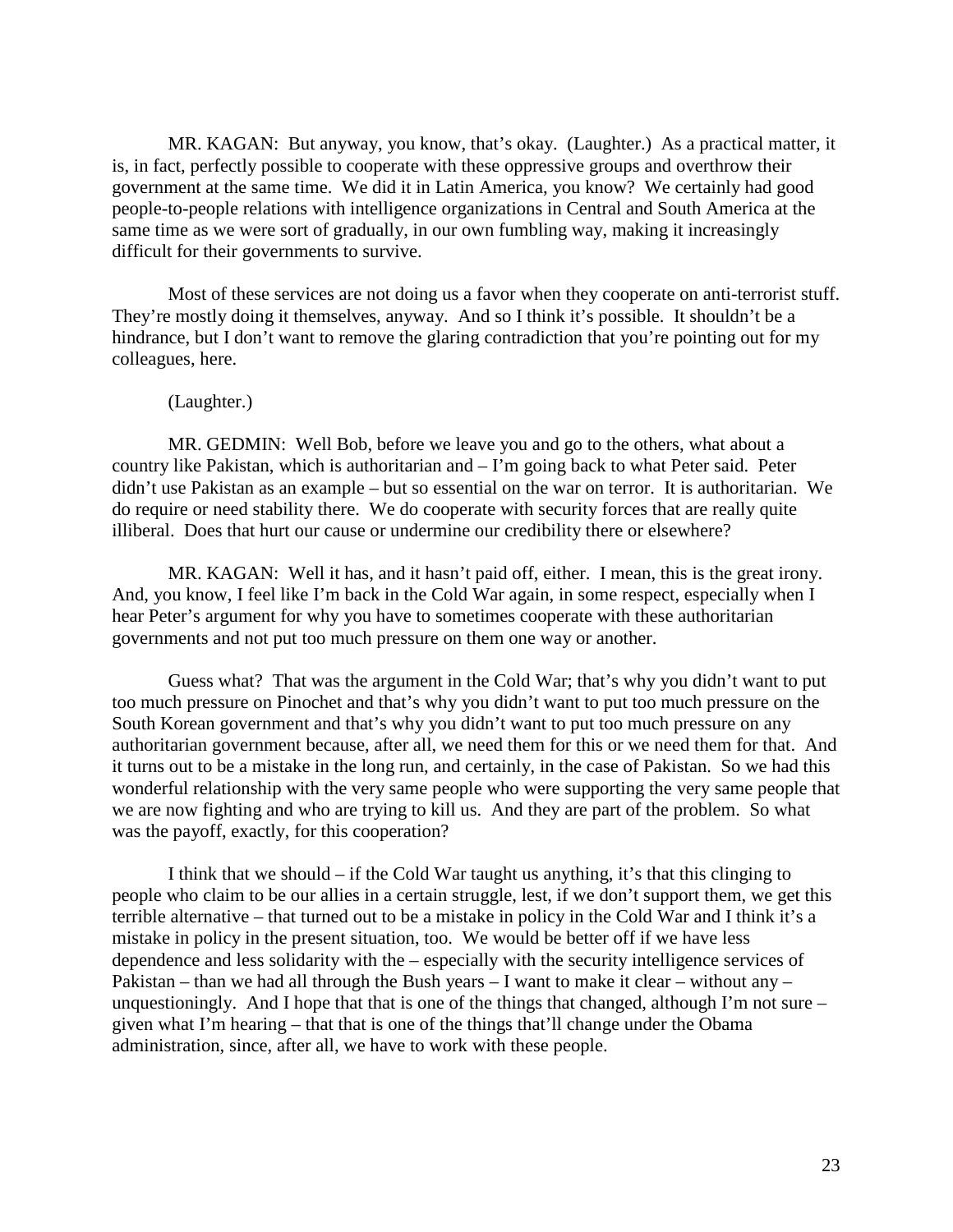MR. GEDMIN: Let me go next to Secretary Beinart of the Obama administration for a comment.

# (Laughter.)

MR. BEINHART: If I'm not mistaken, there's only one person on this panel who's actually worked for a presidential candidate in the last election and it wasn't Jim or me. (Cross talk, laughter.) And for the record, I also find – although I don't know enough about the details – the move on Egypt to be troubling, like Jim, just to make clear that I don't approve of everything Barack Obama does.

But I think, again, Bob is just not willing to acknowledge any tradeoffs whatsoever. We can always have our cake and eat it, too. And I just think it just flies in the face of reality. I mean, the Cold War is not the story that he tells. The United States was very smart to open to China in the early 1970s even though China was a far, far more vicious, nasty, totalitarian place than it is today. We gained important results. We were smart to be engaged with Yugoslavia when we saw opportunities to basically pry it away from the Soviet bloc under Tito.

And the story of us in our policies towards Latin America, as well – we were sometimes incompetent and fumbling, but basically, the major thrust was basically pushing countries towards democracy – I mean, tell that to the Chileans and the Guatemalans. We were often not a force – we were often a force against democracy because we perceived it to be in our interest to be that way, and that was partly because we had a very longstanding idea that we could allow foreign – which was hegemonic on the American right, certainly – that we could not allow foreign powers to get a base in our hemisphere.

So these tradeoffs are real and they're ugly. And I don't think we can shy away from them so easily. I think what we have to do is see how much leverage other countries have over us. I mean one of the reasons, it seems to me – what Obama's doing that doesn't make a lot of sense to me is I don't think the Egyptians have a lot of leverage over us. I think the Iranians have more. We need more from the Iranians that they could be happy not giving us. I don't see what the Egyptians' alternative is. I think they need this terrorism cooperation with us because they're at least as threatened. And I don't see another place for them to go.

So I think we do have some opportunity to use leverage on Egypt. And in other cases, we may not. And if we're going to risk our relationship with these security services because we're going to put more pressure on the democracy, then we have to have a serious conversation about how concerned we are about these people – these terrorist threats. I mean, we may need to ratchet down the level of fear we have about some of these terrorist suspects if we're willing to create a circumstance in which we're not going to have the intelligence cooperation. And that may be another conversation we need to have.

MR. GEDMIN: Peter, thank you. Jim, comment as you wish, but don't forget Eli Lake's original question – do I summarize correctly, Eli? How do we promote democracy and fight the war on terror at the same time – is that it, more or less?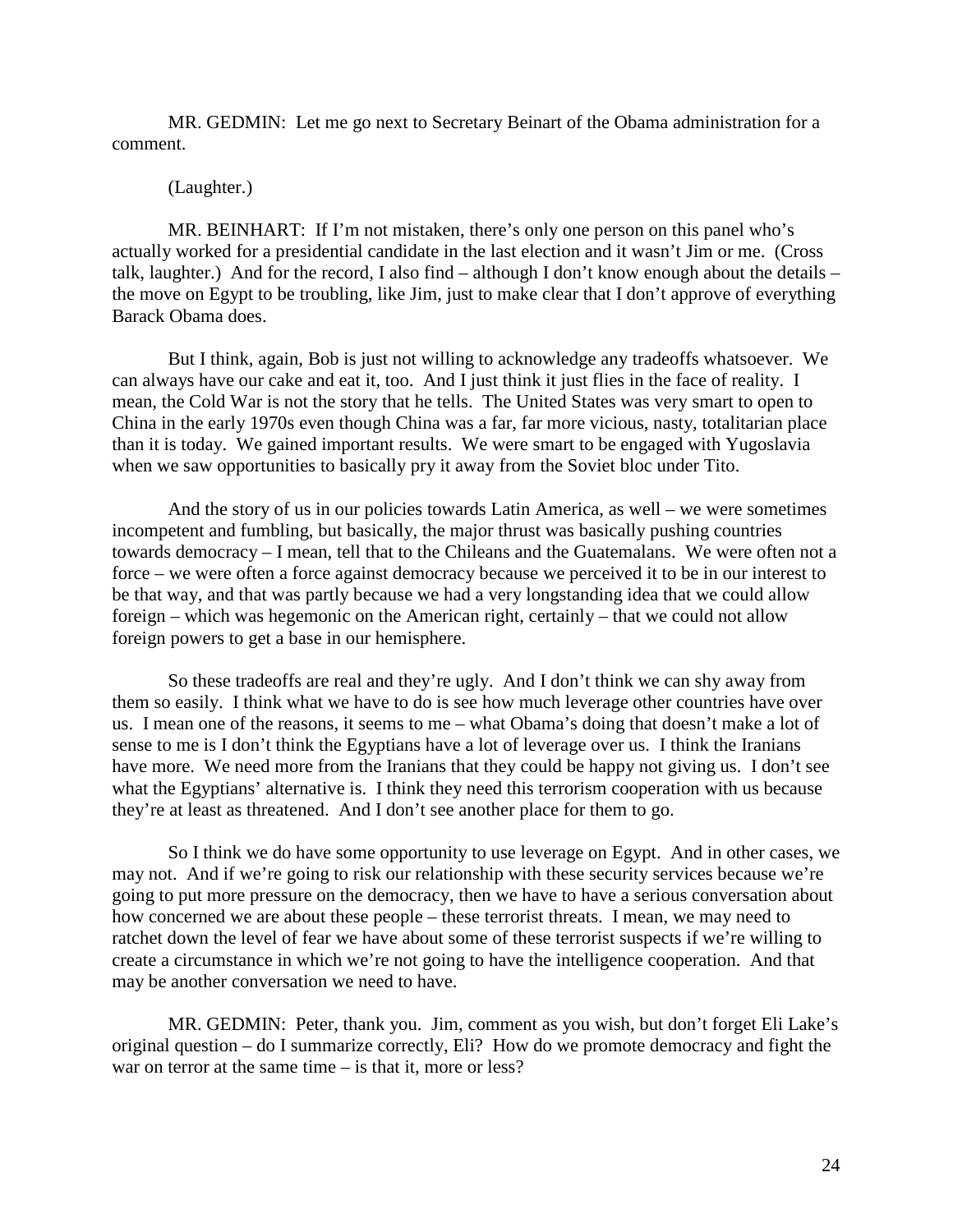MR. TRAUB: You know, I'll actually try to answer it specifically because Eli's question reminded me of an incident in, I guess, late 2004, in Sudan. U.S. Congress had just declared that Sudan was committing genocide in Darfur. Several months later, it turned out that the CIA had brought the head of the chief security service in Sudan, who was part and parcel of the machine of genocide, to Langley for a series of high-level secret conferences – spirited them in and spirited them out so that nobody would know that we were having truck with this genocidal figure – because Sudan had very cleverly positioned itself on our side immediately after 9/11 and turned over all sorts of records to us. They were actually quite useful.

And so there, you would say, yes, here is the global war on terror overtly trumping the deepest human rights concerns, which, in fact, the Bush administration was quite good on – better than anybody else – when it came to Sudan. I find it hard to believe that was the right call. And so, in the sense of tradeoffs that Peter was talking about, there is no one answer to your question. There are a set of priorities you have, which have various weight.

I mean, Pakistan – that Bob raises – is a perfect example. Probably, for the first three or four years of General Musharraf's reign, there was no terribly good reason for us to have pushed very hard for the restoration of democracy. One, the Pakistani people were so disgusted by the time he came along in 1999 with feckless democracy that they welcomed Musharraf. Musharraf was still popular; the economy was growing; he was Fareed Zakaria's favorite liberal autocrat, and so on. (Laughter.)

 However, it became painfully clear by 2007 or so that this was not the case. One, Musharraf wasn't delivering to us what he had said he would deliver. And two, he wasn't delivering to the Pakistani people what he had said he would deliver and they rose up against him as one in, what to me, is the single greatest demonstration of constitutional faith and passion that the Islamic world has ever seen, when all of these lawyers and then hundreds of thousands of others took to the streets to demonstrate against him. And the Bush administration stayed on his side until the bitter end. That was a dumb tradeoff. And so, I think all one can say is that the weight one gives to these various things will determine the tradeoffs one makes.

MR. GEDMIN: Jim, thank you. We are nearly out of time, but not quite. We're going to take two more, but take them together. And this gentleman here in the third row – and David, if you could come to the microphone – we'll take them together, give the panelists a brief moment to reply and then we'll go to coffee break.

 Q: My name is Valeriy Dzutsev, I am a Moscow fellow at the University of Maryland. And I'd like to deliver two messages: one optimistic and one pessimistic. Let me start with the pessimistic one. What the panelists, I think, are grappling with – and partly Mr. Traub has acknowledged – is that there is a certain rise of realpolitik discourse into politics recently, because what we've seen in the recent past has been the U.S. saying, basically, if you are a friend of the U.S., then we support your total integrity, like Georgia. If you are not, then let's have an independent Kosovo –

MR. GEDMIN: I have to say, if this is the first of two messages, you have to edit yourself.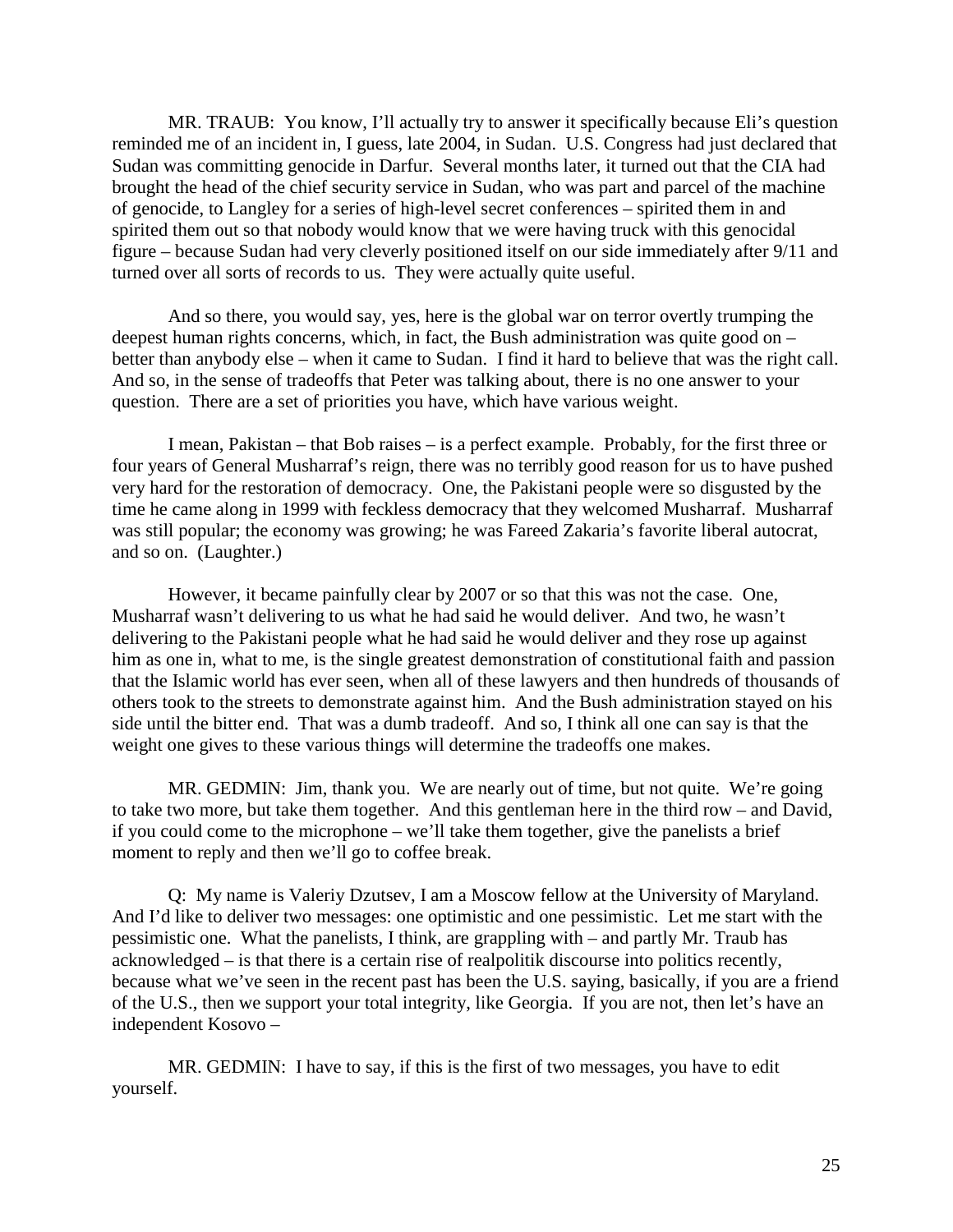Q: Yeah, okay, that's it. But the second message, which is about Russia – things are not as bad, I think, in the Russian "near abroad," so to say, because what countries like Ukraine, and even Central Asian countries, are about – they are actually looking for more U.S. presence there, not less. Except of course, they don't, perhaps, want the cheap alternative of EU membership – like NATO membership, maybe, like in countries like Ukraine. But they still are looking forward to more engagement with the U.S. rather than less. So thank you.

Q: Thanks, David Kramer, with the German Marshall Fund of the United States. And I was – in the interest of full disclosure – the last assistant secretary of state for democracy, human rights and labor in the Bush administration. And I'm not here to defend the Bush administration, but I am here to ask two questions as a result of a very interesting, provocative discussion by the panel. First, to Mr. Traub: You said India, South Africa and Mexico are more formidable than Russia and China. Could you explain that? I'm at a loss as to what you mean there.

And to Peter Beinart: You, in talking about President Obama's speech today in Egypt, were very enthusiastic and supportive of what he had to say on democracy and human rights and you were very critical of the Bush administration after the Hamas election. And you said, if I understood you correctly, that we said – the Bush administration said – we are not in favor of democracy anymore after that. I don't recall any statement being uttered along those lines.

I do recognize, however, that the administration's support for democracy in the region declined significantly. But if I could read you one sentence from the president's speech this morning, he said, "We will welcome all elected peaceful governments provided they govern with respect for all their people." So my question is, if Hamas were to win the next election in Palestine, would the Obama administration's reaction be any different than the Bush administration's?

MR. GEDMIN: David, thank you. I'm going to suggest we take it in exactly the order that you suggested, David – Jim, Peter and Bob – and then why not Bob, you, as – among this group – the soft-headed idealist, you should probably have the last word in this democracy conference. (Laughter.) Jim, you first.

MR. TRAUB: Let me respond to each of the questioners. So the question about Russia – one quick thing, which is, the Russians have this hobbyhorse which says, if Western countries could champion the freedom of Kosovo, why couldn't they recognize the need for Abkhazia and South Ossetia to be free? This is a very complicated hobbyhorse, which I won't go into here, but I think there are actually very good reasons why we favored the one and not the other.

More broadly, the Russian near abroad is, in fact, a great skirmishing site for all of these democracy issues. And I don't think we should accept the premise that we supported Georgia because they're our friend and didn't support Russian because they're our enemy. No, it really mattered that Georgia was a democracy – a really flawed democracy with a lot of problems, like most democracies – but I thought it was very important that the Bush administration and also both the Obama campaign and the McCain campaign, to different degrees of intensity, made it clear that that mattered a lot.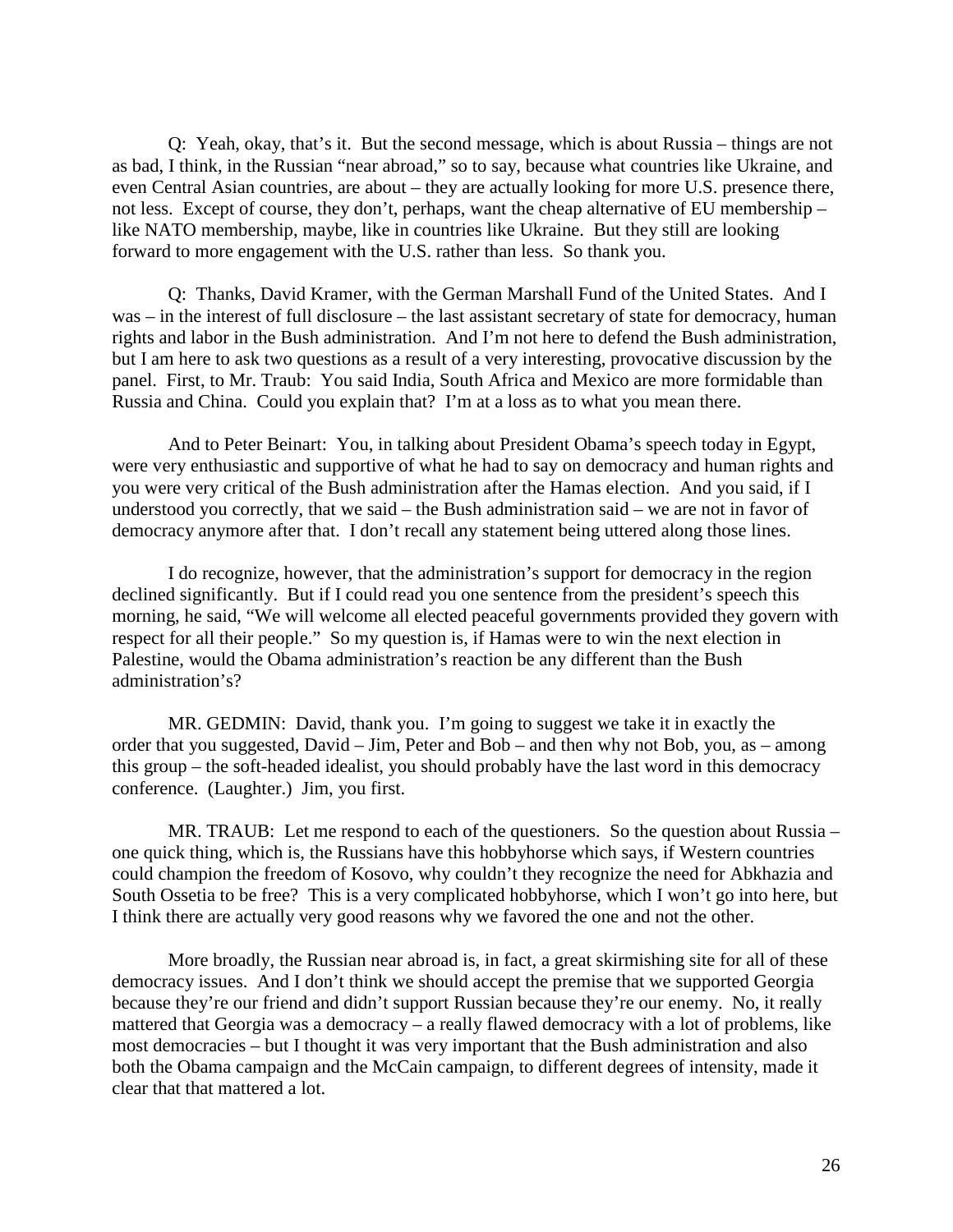And I do worry that that's one place where the Obama administration will fall short in their approaches to Russia. They've already downgraded Georgia, and that's a real source of concern. The other question is what I meant when I said the emerging democracies are a bigger obstacle than Russia or China. I was speaking specifically of this question – of this emerging norm of responsibility to protect. But it's similar to other human rights norms, which is, we know that Russia and China are going to oppose them. We know that Russia and China will talk about sovereignty until they turn blue in the face. That is a given. But where the balance of opinion lies is where the major third world democracies come out on this.

And if where they come out on this is basically the same thing, which is, we mustn't do anything in Sri Lanka because it's Sri Lanka's own business – and that was how the human rights council came out – with the votes either in favor of that view or abstaining from an alternative view – of many democratic countries – including Japan, I'm sorry to say. So if the major emerging democracies take a view which is similar to that of the autocracies, that is kind of curtains for the hope of a genuinely universalized human rights regime.

MR. GEDMIN: Jim, thank you. Peter, as you make your concluding remark, do not forget that Bob has the last word. So don't be gentle.

MR. BEINHART: Believe it or not, I think Bob and I are friends. Or at least, we were before this panel started; hopefully we will be afterwards. I think where we fundamentally disagree – and I think it goes to the first question – basically about the question of whether states are more influenced by ideology or national interest.

I mean, the way I look at the Cold War, in fact, shows that national interest was more important. That's why China and the Soviet Union were at the knife's edge with one another – hated each other more than either hated the U.S. for a good part of the Cold War. That's why China and Vietnam went to war. It's why Yugoslavia and the Soviet Union hated each other's guts. And that that was a very important understanding in our strategy in the Cold War. And that was countries that were linked by Marxism, which is a pretty coherent, well-developed body of ideology.

As I understand what Bob is saying, he's basically saying that this much, much more loose, kind of diffused authoritarianism that links China and Russia and Iran and Venezuela, whose internal systems are actually dramatically different, is going to be so important that we should treat them as some kind of relatively unified bloc.

And I think what he's saying, in his own experiences, when he finds people in the democracies who don't actually buy that view, is that they perceive national interest to be a more powerful force both within the authoritarian governments and, in fact, within the democracies, as well, which I think is the point Jim is making about the importance of national character and national history and why it leads a country like India and South Africa to see the world very differently from us, even though they're also democracies – thank God they're democracies.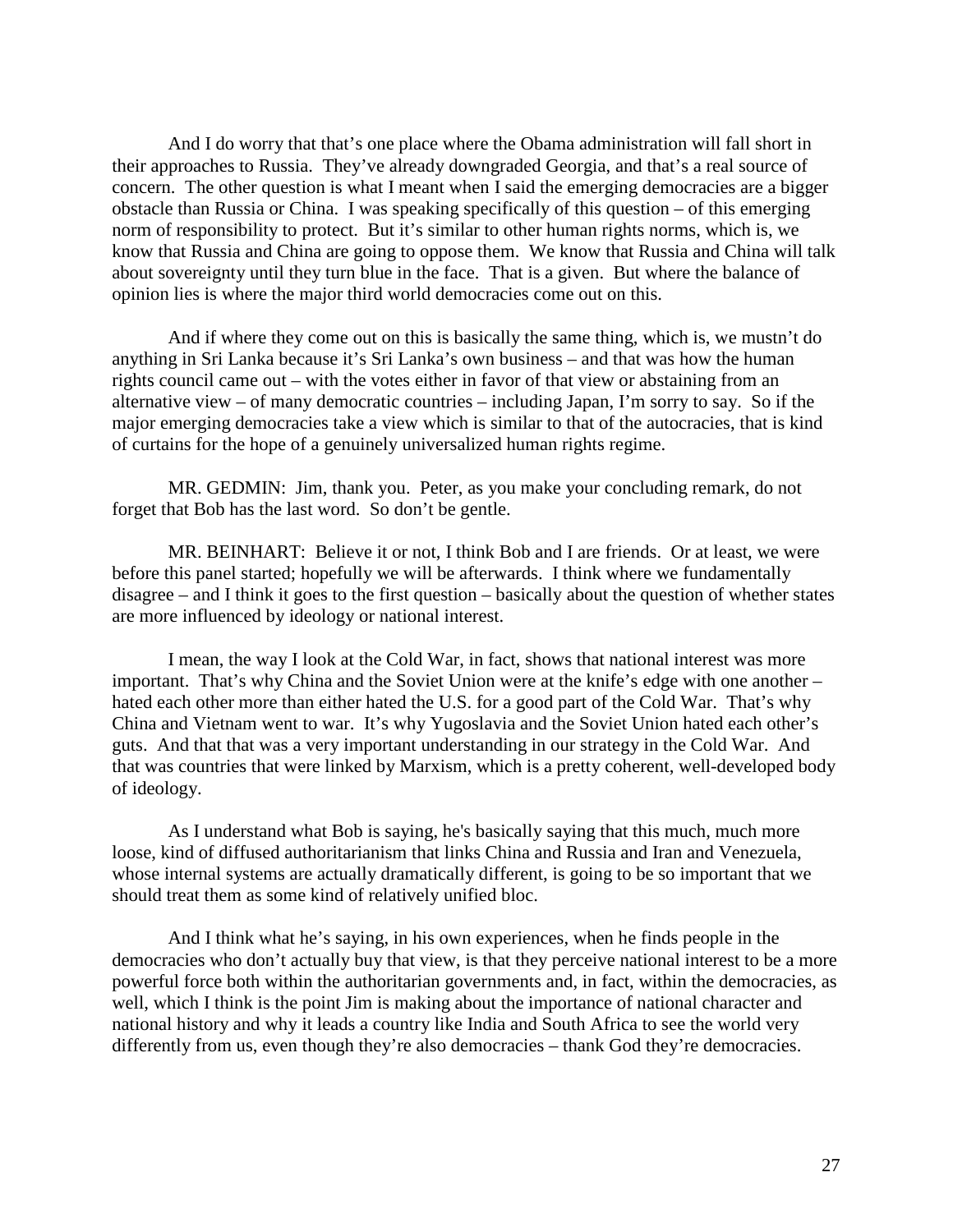The point I would just make on Hamas – I don't think I said that the Bush administration abandoned – said it wasn't in favor of democracy. I think we all agree the Bush administration, in general, moved a little bit away from the democracy-promotion agenda, partly because they realized they had less power over the countries in the Middle East than they thought they did at a certain moment in, say, 2003 – I think we should acknowledge.

My point about Hamas was, they won the election. We set out three conditions: we basically will not accept the results of this election unless you foreswear violence, you accept Israel's right to exist and you abide by past agreements. Now, I would kiss the ground if Hamas did all those. And in fact, I might have been willing – I might have myself required a foreswearing of violence. So I myself am not a democracy purist. But the other two conditions, in particular, didn't actually have to do with the character of Hamas government in Palestinian territories. They weren't about whether or not they were going to be a truly democratic government. They were about how they dealt with Israel.

And I think that was a mistake. I think we would have been better off essentially swallowing the very painful setback to Israeli-Palestinian peace that Hamas represented in order to be able to have credibility in saying that, basically, we support democratic elections even when they lead to governments that don't share our interests and that are a setback to our interest. In that way, I daresay, in fact, I'm the idealist on the panel.

MR. GEDMIN: Peter, thank you. Bob?

MR. KAGAN: I'm so confused. (Laughter.) Well, I must say, I'm flabbergasted, or I can't speak. In the interest of promoting a new liberal foreign policy, Peter has discovered his inner Richard Nixon. (Laughter.) Every argument that I have heard made for why everybody understand there are tradeoffs – and even I understand there are tradeoffs, and there were tradeoffs during the Cold War – but every argument that was used for why we shouldn't give Pinochet a hard time, for why we shouldn't give the South Korean government a hard time – they are no more less valid than all the other arguments that are being made now about why you shouldn't give Egypt a hard time and why you shouldn't give the Chinese a hard time. Guess what? There are always tradeoffs.

What I find ironic is that most people who call themselves liberals today – including, I daresay, probably Hillary Clinton – look back on those Cold War policies and reflect the same kind of disdain and disgust with them that Peter did. You know, we didn't promote democracy, we were hypocrites, et cetera, and we shouldn't have done that – but now we can do it; now the reasons are good. I don't know what's really changed. The reasons are the same. And my argument is, of course there are tradeoffs.

You know, I'm not making a cartoonish point. I'm making a point that, A, we need to understand that, while it's true that not all democracies agree with each other about everything – not all the NATO countries agree with each other about everything; the United States and Canada don't agree with each other about everything – that needn't be an obstacle to trying to work together.